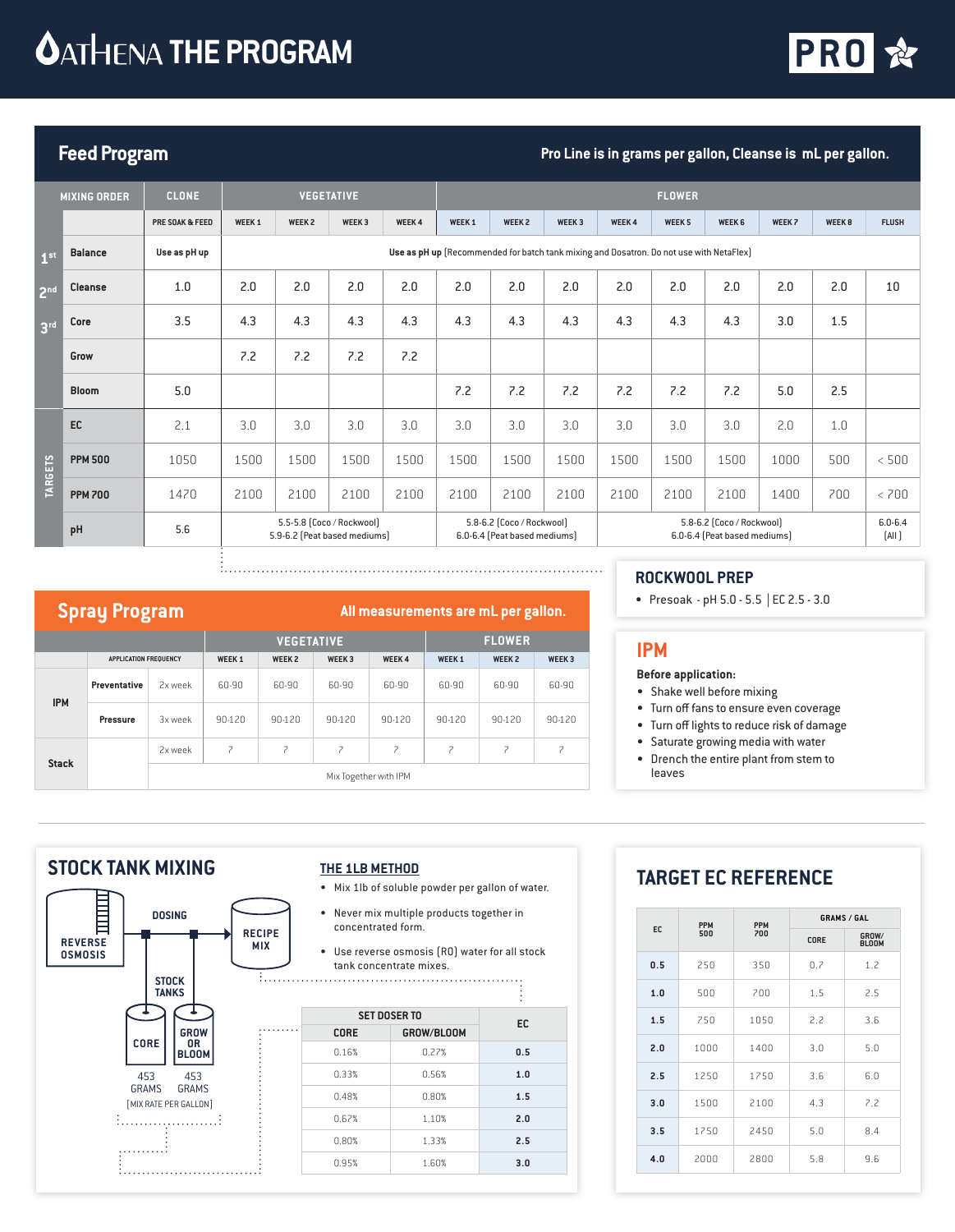

# **Feed Program Pro Line is in grams per 10L, Cleanse is mL per 10L**

|                 | <b>MIXING ORDER</b> | <b>CLONE</b>    |                   |                              | <b>VEGETATIVE</b>         |              |                   |                                                           |                                                                                         |              | <b>FLOWER</b>     |                                                           |        |                   |                      |
|-----------------|---------------------|-----------------|-------------------|------------------------------|---------------------------|--------------|-------------------|-----------------------------------------------------------|-----------------------------------------------------------------------------------------|--------------|-------------------|-----------------------------------------------------------|--------|-------------------|----------------------|
|                 |                     | PRE SOAK & FEED | WEEK <sub>1</sub> | WEEK <sub>2</sub>            | WEEK <sub>3</sub>         | <b>WEEK4</b> | WEEK <sub>1</sub> | <b>WEEK 2</b>                                             | WEEK <sub>3</sub>                                                                       | <b>WEEK4</b> | WEEK <sub>5</sub> | WEEK <sub>6</sub>                                         | WEEK 7 | WEEK <sub>8</sub> | <b>FLUSH</b>         |
| 1 <sup>st</sup> | <b>Balance</b>      | Use as pH up    |                   |                              |                           |              |                   |                                                           | Use as pH up [Recommended for batch tank mixing and Dosatron. Do not use with NetaFlex] |              |                   |                                                           |        |                   |                      |
| 2 <sup>nd</sup> | <b>Cleanse</b>      | 3.0             | 5.0               | 5.0                          | 5.0                       | 5.0          | 5.0               | 5.0                                                       | 5.0                                                                                     | 5.0          | 5.0               | 5.0                                                       | 5.0    | 5.0               | 26                   |
| 3 <sup>rd</sup> | Core                | 9.2             | 11.3              | 11.3                         | 11.3                      | 11.3         | 11.3              | 11.3                                                      | 11.3                                                                                    | 11.3         | 11.3              | 11.3                                                      | 8.0    | 4.0               |                      |
|                 | Grow                |                 | 19.0              | 19.0                         | 19.0                      | 19.0         |                   |                                                           |                                                                                         |              |                   |                                                           |        |                   |                      |
|                 | <b>Bloom</b>        | 13.2            |                   |                              |                           |              | 19.0              | 19.0                                                      | 19.0                                                                                    | 19.0         | 19.0              | 19.0                                                      | 13.2   | 6.6               |                      |
|                 | EC                  | 2.1             | 3.0               | 3.0                          | 3.0                       | 3.0          | 3.0               | 3.0                                                       | 3.0                                                                                     | 3.0          | 3.0               | 3.0                                                       | 2.0    | 1.0               |                      |
|                 | <b>PPM 500</b>      | 1050            | 1500              | 1500                         | 1500                      | 1500         | 1500              | 1500                                                      | 1500                                                                                    | 1500         | 1500              | 1500                                                      | 1000   | 500               | < 500                |
| <b>TARGETS</b>  | <b>PPM 700</b>      | 1470            | 2100              | 2100                         | 2100                      | 2100         | 2100              | 2100                                                      | 2100                                                                                    | 2100         | 2100              | 2100                                                      | 1400   | 700               | < 700                |
|                 | pH                  | 5.6             |                   | 5.9-6.2 (Peat based mediums) | 5.5-5.8 (Coco / Rockwool) |              |                   | 5.8-6.2 (Coco / Rockwool)<br>6.0-6.4 (Peat based mediums) |                                                                                         |              |                   | 5.8-6.2 [Coco / Rockwool]<br>6.0-6.4 (Peat based mediums) |        |                   | $6.0 - 6.4$<br>[All] |

# **Spray Program All measurements are mL per 10L**

|              |                       |         |              | <b>VEGETATIVE</b> |         |                                   | <b>FLOWER</b> |              |                   |  |
|--------------|-----------------------|---------|--------------|-------------------|---------|-----------------------------------|---------------|--------------|-------------------|--|
|              | APPLICATION FREQUENCY |         | <b>WEEK1</b> | WEEK <sub>2</sub> |         | WEEK <sub>3</sub><br><b>WEEK4</b> |               | <b>WEEK2</b> | WEEK <sub>3</sub> |  |
| <b>IPM</b>   | <b>Preventative</b>   | 2x week | 158-238      | 158-238           | 158-238 | 158-238                           | 158-238       | 158-238      | 158-238           |  |
|              | Pressure              | 3x week | 238-317      | 238-317           | 238-317 | 238-317                           | 238-317       | 238-317      | 238-317           |  |
| <b>Stack</b> |                       | 2x week | 18           | 18                | 18      | 18                                | 18            | 18           | 18                |  |
|              |                       |         |              |                   |         | Mix Together with IPM             |               |              |                   |  |

#### **ROCKWOOL PREP**

• Presoak - pH 5.0 - 5.5 | EC 2.5 - 3.0

### **IPM**

#### **Before application:**

- Shake well before mixing
- Turn off fans to ensure even coverage
- Turn off lights to reduce risk of damage
- Saturate growing media with water
- Drench the entire plant from stem to leaves

## **STOCK TANK MIXING**



#### **THE 1.2KG METHOD**

- Mix 1.2KG of soluble powder per 10L of water.
- Never mix multiple products together in concentrated form.
- Use reverse osmosis (RO) water for all stock tank concentrate mixes.

| <b>EC</b> | <b>SET DOSER TO</b> |             |
|-----------|---------------------|-------------|
|           | GROW/BLOOM          | <b>CORE</b> |
| 0.5       | 0.27%               | 0.16%       |
| 1.0       | 0.56%               | 0.33%       |
| 1.5       | 0.80%               | 0.48%       |
| 2.0       | 1.10%               | 0.67%       |
| 2.5       | 1.33%               | 0.80%       |
| 3.0       | 1.60%               | 0.95%       |
|           |                     |             |

# **TARGET EC REFERENCE**

|     | <b>PPM</b> | <b>PPM</b> |      | <b>GRAMS / 10L</b>    |
|-----|------------|------------|------|-----------------------|
| EC. | 500        | 700        | CORE | GROW/<br><b>BLOOM</b> |
| 0.5 | 250        | 350        | 1.8  | 3.2                   |
| 1.0 | 500        | 700        | 3.9  | 6.5                   |
| 1.5 | 750        | 1050       | 5.8  | 9.5                   |
| 2.0 | 1000       | 1400       | 7.9  | 13.2                  |
| 2.5 | 1250       | 1750       | 9.5  | 15.8                  |
| 3.0 | 1500       | 2100       | 11.3 | 19.0                  |
| 3.5 | 1750       | 2450       | 13.2 | 22.2                  |
| 4.0 | 2000       | 2800       | 15.3 | 25.3                  |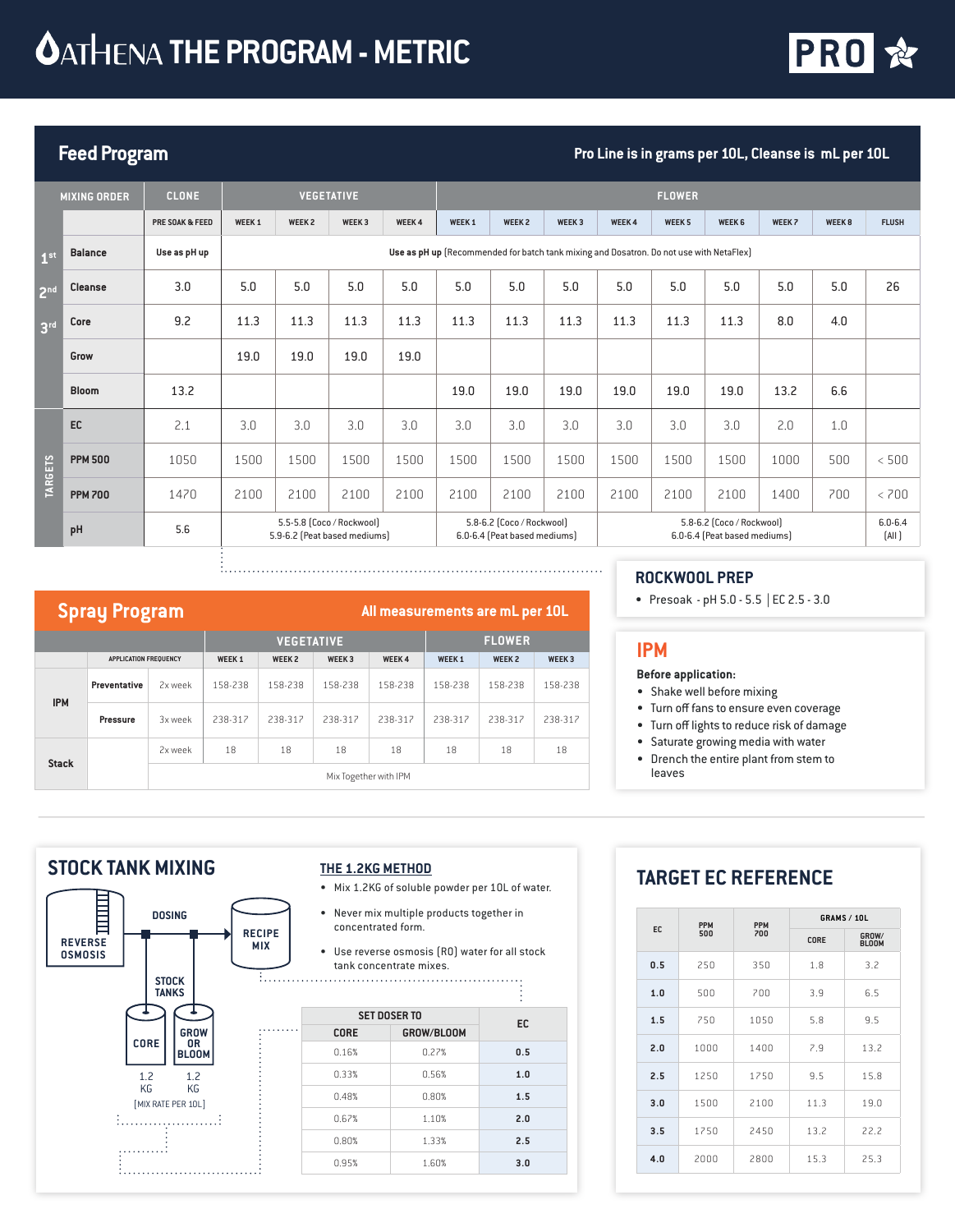# **CATHENA EL PROGRAMA**



# Programa de Abono **Programa de Abono Pro Line is en gramos** por galón, Cleanse es mL por galón

|                   | <b>ORDEN DE MEZCLA</b>                                                                                                                                                                                                                  | <b>CLONES</b>   |                 |                 | <b>VEGETATIVO</b> |                 |                                                                                                   |                 |                 |                        | <b>FLORACIÓN</b> |                 |                 |                 |              |
|-------------------|-----------------------------------------------------------------------------------------------------------------------------------------------------------------------------------------------------------------------------------------|-----------------|-----------------|-----------------|-------------------|-----------------|---------------------------------------------------------------------------------------------------|-----------------|-----------------|------------------------|------------------|-----------------|-----------------|-----------------|--------------|
|                   |                                                                                                                                                                                                                                         | REMOJO Y ABONO  | <b>SEMANA 1</b> | <b>SEMANA 2</b> | <b>SEMANA 3</b>   | <b>SEMANA 4</b> | <b>SEMANA 1</b>                                                                                   | <b>SEMANA 2</b> | <b>SEMANA 3</b> | <b>SEMANA 4</b>        | <b>SEMANA 5</b>  | <b>SEMANA 6</b> | <b>SEMANA 7</b> | <b>SEMANA 8</b> | <b>PURGA</b> |
| 1 <sup>st</sup>   | <b>Balance</b>                                                                                                                                                                                                                          | Usar si pH sube |                 |                 |                   |                 | Usar si pH sube (Recomendado para mezclas de tanque de solución y Dosatron. No usar con NetaFlex) |                 |                 |                        |                  |                 |                 |                 |              |
| 2 <sup>nd</sup>   | <b>Cleanse</b>                                                                                                                                                                                                                          | 1.0             | 2.0             | 2.0             | 2.0               | 2.0             | 2.0                                                                                               | 2.0             | 2.0             | 2.0                    | 2.0              | 2.0             | 2.0             | 2.0             | 10           |
| 3 <sup>rd</sup>   | Core                                                                                                                                                                                                                                    | 3.5             | 4.3             | 4.3             | 4.3               | 4.3             | 4.3                                                                                               | 4.3             | 4.3             | 4.3                    | 4.3              | 4.3             | 3.0             | 1.5             |              |
|                   | Grow                                                                                                                                                                                                                                    |                 | 7.2             | 7.2             | 7.2               | 7.2             |                                                                                                   |                 |                 |                        |                  |                 |                 |                 |              |
|                   | <b>Bloom</b>                                                                                                                                                                                                                            | 5.0             |                 |                 |                   |                 | 7.2                                                                                               | 7.2             | 7.2             | 7.2                    | 7.2              | 7.2             | 5.0             | 2.5             |              |
|                   | EC                                                                                                                                                                                                                                      | 2.1             | 3.0             | 3.0             | 3.0               | 3.0             | 3.0                                                                                               | 3.0             | 3.0             | 3.0                    | 3.0              | 3.0             | 2.0             | 1.0             |              |
| <b>SONILISTED</b> | <b>PPM 500</b>                                                                                                                                                                                                                          | 1050            | 1500            | 1500            | 1500              | 1500            | 1500                                                                                              | 1500            | 1500            | 1500                   | 1500             | 1500            | 1000            | 500             | < 500        |
|                   | <b>PPM 700</b>                                                                                                                                                                                                                          | 1470            | 2100            | 2100            | 2100              | 2100            | 2100                                                                                              | 2100            | 2100            | 2100                   | 2100             | 2100            | 1400            | 700             | < 700        |
|                   | 5.5-5.8 (Fibra de coco / Lana de roca)<br>5.8-6.2 (Fibra de coco / Lana de roca)<br>5.8-6.2 (Fibra de coco / Lana de roca)<br>5.6<br>pH<br>5.9-6.2 (Sustratos de turba)<br>6.0-6.4 (Sustratos de turba)<br>6.0-6.4 (Sustratos de turba) |                 |                 |                 |                   |                 |                                                                                                   |                 |                 | $6.0 - 6.4$<br>[Todos] |                  |                 |                 |                 |              |

# **Programa de Aspersión Todas las medidas son mL por galón**

|              |                                 |           |                                    | <b>VEGETATIVO</b> |                 |                 | <b>FLORACIÓN</b> |                 |                          |  |
|--------------|---------------------------------|-----------|------------------------------------|-------------------|-----------------|-----------------|------------------|-----------------|--------------------------|--|
|              | <b>FRECUENCIA DE APLICACIÓN</b> |           | <b>SEMANA 1</b><br><b>SEMANA 2</b> |                   | <b>SEMANA 3</b> | <b>SEMANA 4</b> | <b>SEMANA 1</b>  | <b>SEMANA 2</b> | <b>SEMANA 3</b>          |  |
| <b>IPM</b>   | Preventivo                      | 2x semana | 60-90                              | 60-90             | 60-90           | 60-90           | 60-90            | 60-90           | 60-90                    |  |
|              | Presión                         | 3x semana | 90-120                             | 90-120            | 90-120          | 90-120          | 90-120           | 90-120          | 90-120                   |  |
| <b>Stack</b> |                                 | 2x semana | 7                                  | 7                 | 7               | 7               | 7                | 7               | $\overline{\phantom{a}}$ |  |
|              |                                 |           |                                    |                   | Mezclar con IPM |                 |                  |                 |                          |  |

# **PREPARACIÓN DE LANA DE FIBRA**

• Empapar - pH 5.0 - 5.5 | EC 2.5 - 3.0

### **IPM**

- **Antes de aplicar:**
- Apagar ventiladores para asegurar una cobertura uniforme.
- Apagar las luces para reducir el riesgo de daños
- Saturar el sustrato con agua
- Empapar toda la planta desde el tallo hasta las hojas

### **MEZCLA DE TANQUE DE SOLUCIÓN**



#### **EL MÉTODO DE LA LIBRA**

- Mezcle 1 lb de polvo soluble por galón de agua
- Nunca mezclar múltiples productos en su forma concentrada.
- Usar agua de ósmosis inversa (OI) para todas las mezclas concentradas de tanques de solución.

| EC  | PONER DOSIFICADOR A |             |
|-----|---------------------|-------------|
|     | GROW/BLOOM          | <b>CORE</b> |
| 0.5 | 0.27%               | 0.16%       |
| 1.0 | 0.56%               | 0.33%       |
| 1.5 | 0.80%               | 0.48%       |
| 2.0 | 1.10%               | 0.67%       |
| 2.5 | 1.33%               | 0.80%       |
| 3.0 | 1.60%               | 0.95%       |

# **REFERENCIA EC OBJETIVO**

|     | <b>PPM</b> | <b>PPM</b> | <b>GRAMOS / GALÓN</b> |                       |
|-----|------------|------------|-----------------------|-----------------------|
| EC. | 500        | 700        | CORE                  | GROW/<br><b>BLOOM</b> |
| 0.5 | 250        | 350        | 0.7                   | 1.2                   |
| 1.0 | 500        | 700        | 1.5                   | 2.5                   |
| 1.5 | 250        | 1050       | 2.2                   | 3.6                   |
| 2.0 | 1000       | 1400       | 3.0                   | 5.0                   |
| 2.5 | 1250       | 1750       | 3.6                   | 6.0                   |
| 3.0 | 1500       | 2100       | 4.3                   | 7.2                   |
| 3.5 | 1750       | 2450       | 5.0                   | 8.4                   |
| 4.0 | 2000       | 2800       | 5.8                   | 9.6                   |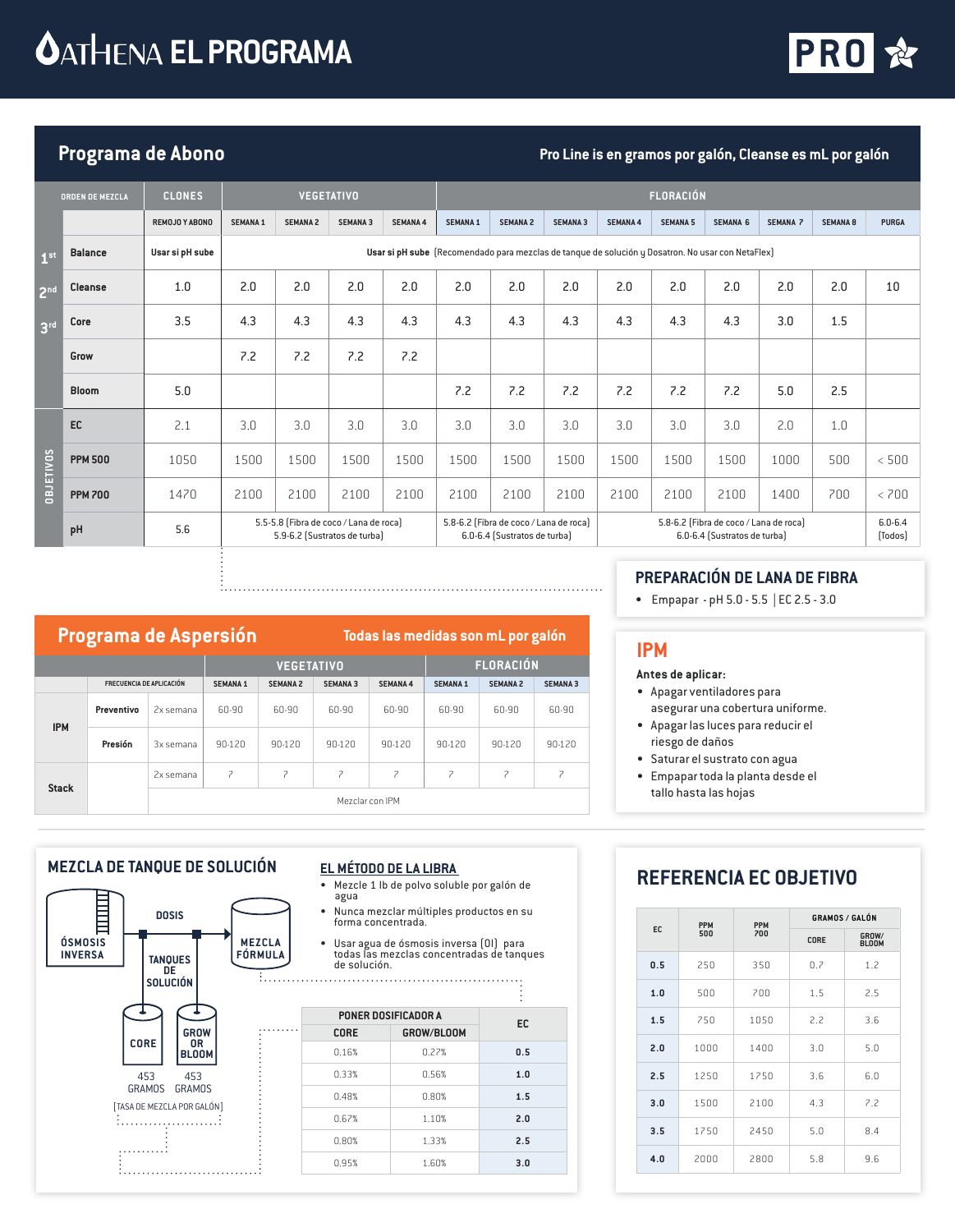# **CATHENA EL PROGRAMA - MÉTRICA**



# **Programa de Abono Pro Line is en gramos por 10 Litros, Cleanse es mL por 10 Litros**

|                 | <b>ORDEN DE MEZCLA</b> | <b>CLONES</b>                                                                 |                 |                 | <b>VEGETATIVO</b> |                                                                                                                                                  |                 |                 |                                                                                                   |                        | <b>FLORACIÓN</b> |                 |                 |                 |              |
|-----------------|------------------------|-------------------------------------------------------------------------------|-----------------|-----------------|-------------------|--------------------------------------------------------------------------------------------------------------------------------------------------|-----------------|-----------------|---------------------------------------------------------------------------------------------------|------------------------|------------------|-----------------|-----------------|-----------------|--------------|
|                 |                        | REMOJO Y ABONO                                                                | <b>SEMANA 1</b> | <b>SEMANA 2</b> | <b>SEMANA 3</b>   | <b>SEMANA 4</b>                                                                                                                                  | <b>SEMANA 1</b> | <b>SEMANA 2</b> | <b>SEMANA 3</b>                                                                                   | <b>SEMANA 4</b>        | <b>SEMANA 5</b>  | <b>SEMANA 6</b> | <b>SEMANA 7</b> | <b>SEMANA 8</b> | <b>PURGA</b> |
| 1 <sup>st</sup> | <b>Balance</b>         | Usar si pH sube                                                               |                 |                 |                   |                                                                                                                                                  |                 |                 | Usar si pH sube (Recomendado para mezclas de tanque de solución y Dosatron. No usar con NetaFlex) |                        |                  |                 |                 |                 |              |
| 2 <sup>nd</sup> | <b>Cleanse</b>         | 3.0                                                                           | 5.0             | 5.0             | 5.0               | 5.0                                                                                                                                              | 5.0             | 5.0             | 5.0                                                                                               | 5.0                    | 5.0              | 5.0             | 5.0             | 5.0             | 26           |
| 3 <sup>rd</sup> | Core                   | 9.2                                                                           | 11.3            | 11.3            | 11.3              | 11.3                                                                                                                                             | 11.3            | 11.3            | 11.3                                                                                              | 11.3                   | 11.3             | 11.3            | 8.0             | 4.0             |              |
|                 | Grow                   |                                                                               | 19.0            | 19.0            | 19.0              | 19.0                                                                                                                                             |                 |                 |                                                                                                   |                        |                  |                 |                 |                 |              |
|                 | <b>Bloom</b>           | 13.2                                                                          |                 |                 |                   |                                                                                                                                                  | 19.0            | 19.0            | 19.0                                                                                              | 19.0                   | 19.0             | 19.0            | 13.2            | 6.6             |              |
|                 | EC                     | 2.1                                                                           | 3.0             | 3.0             | 3.0               | 3.0                                                                                                                                              | 3.0             | 3.0             | 3.0                                                                                               | 3.0                    | 3.0              | 3.0             | 2.0             | 1.0             |              |
| OBJETIVOS       | <b>PPM 500</b>         | 1050                                                                          | 1500            | 1500            | 1500              | 1500                                                                                                                                             | 1500            | 1500            | 1500                                                                                              | 1500                   | 1500             | 1500            | 1000            | 500             | < 500        |
|                 | <b>PPM700</b>          | 1470                                                                          | 2100            | 2100            | 2100              | 2100                                                                                                                                             | 2100            | 2100            | 2100                                                                                              | 2100                   | 2100             | 2100            | 1400            | 700             | < 700        |
|                 | pH                     | 5.5-5.8 (Fibra de coco / Lana de roca)<br>5.6<br>5.9-6.2 (Sustratos de turba) |                 |                 |                   | 5.8-6.2 (Fibra de coco / Lana de roca)<br>5.8-6.2 (Fibra de coco / Lana de roca)<br>6.0-6.4 (Sustratos de turba)<br>6.0-6.4 (Sustratos de turba) |                 |                 |                                                                                                   | $6.0 - 6.4$<br>[Todos] |                  |                 |                 |                 |              |

# **Programa de Aspersión Todas las medidas son mL por 10 Litros**

|              |                                 |                 |                 | <b>VEGETATIVO</b> |                 | <b>FLORACIÓN</b> |                 |                 |                 |  |
|--------------|---------------------------------|-----------------|-----------------|-------------------|-----------------|------------------|-----------------|-----------------|-----------------|--|
|              | <b>FRECUENCIA DE APLICACIÓN</b> |                 | <b>SEMANA 1</b> | <b>SEMANA 2</b>   | <b>SEMANA 3</b> | <b>SEMANA 4</b>  | <b>SEMANA 1</b> | <b>SEMANA 2</b> | <b>SEMANA 3</b> |  |
| <b>IPM</b>   | Preventivo                      | 2x semana       | 158-238         | 158-238           | 158-238         | 158-238          | 158-238         | 158-238         | 158-238         |  |
|              | Presión<br>3x semana            |                 | 238-317         | 238-317           | 238-317         | 238-317          | 238-317         | 238-317         | 238-317         |  |
| <b>Stack</b> |                                 | 2x semana       | 18              | 18                | 18              | 18               | 18              | 18              | 18              |  |
|              |                                 | Mezclar con IPM |                 |                   |                 |                  |                 |                 |                 |  |

## • Empapar - pH 5.0 - 5.5 | EC 2.5 - 3.0

**PREPARACIÓN DE LANA DE FIBRA**

### **IPM**

#### **Antes de aplicar:**

- Apagar ventiladores para asegurar una cobertura uniforme.
- Apagar las luces para reducir el riesgo de daños
- Saturar el sustrato con agua
- Empapar toda la planta desde el tallo hasta las hojas

### **MEZCLA DE TANQUE DE SOLUCIÓN**



#### **EL MÉTODO DE 1,2 KG**

- Mezclar 1,2 kg de polvo soluble por cada 10 litros de agua
- Nunca mezclar múltiples productos en su forma concentrada.
- Usar agua de ósmosis inversa (OI) para todas las mezclas concentradas de tanques de solución.

|             | PONER DOSIFICADOR A | EC  |
|-------------|---------------------|-----|
| <b>CORE</b> | GROW/BLOOM          |     |
| 0.16%       | 0.27%               | 0.5 |
| 0.33%       | 0.56%               | 1.0 |
| 0.48%       | 0.80%               | 1.5 |
| 0.67%       | 1.10%               | 2.0 |
| 0.80%       | 1.33%               | 2.5 |
| 0.95%       | 1.60%               | 3.0 |

# **REFERENCIA EC OBJETIVO**

|     | <b>PPM</b> | <b>PPM</b> |      | <b>GRAMO / 10L</b>    |
|-----|------------|------------|------|-----------------------|
| EC. | 500        | 700        | CORE | GROW/<br><b>BLOOM</b> |
| 0.5 | 250        | 350        | 1.8  | 3.2                   |
| 1.0 | 500        | 700        | 3.9  | 6.5                   |
| 1.5 | 250        | 1050       | 5.8  | 9.5                   |
| 2.0 | 1000       | 1400       | 7.9  | 13.2                  |
| 2.5 | 1250       | 1750       | 9.5  | 15.8                  |
| 3.0 | 1500       | 2100       | 11.3 | 19.0                  |
| 3.5 | 1750       | 2450       | 13.2 | 22.2                  |
| 4.0 | 2000       | 2800       | 15.3 | 25.3                  |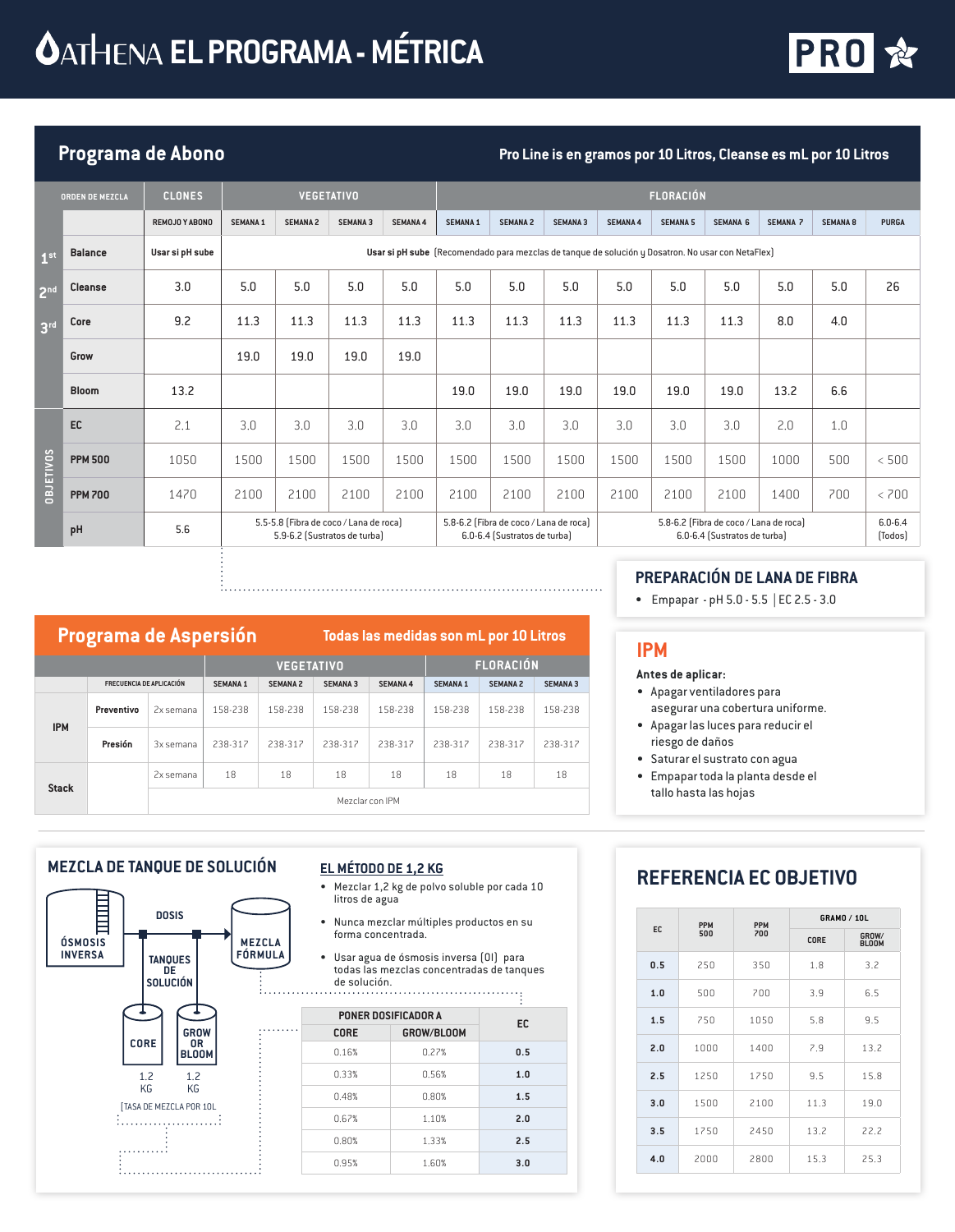# *<u>OATHENA PROGRAMME - MÉTRIQUES</u>*



# **Programme d'alimentation Pro Line est en grammes pour 10L, Cleanse est en mL pour 10**

|                  | ORDRE DE MÉLANGE | <b>CLONE</b>                        |                                                                                                           |                  | VÉGÉTATIF        |                  |                                                                                                                                                |                  |                  |                  | <b>FLEUR</b>     |                  |                       |                  |                |
|------------------|------------------|-------------------------------------|-----------------------------------------------------------------------------------------------------------|------------------|------------------|------------------|------------------------------------------------------------------------------------------------------------------------------------------------|------------------|------------------|------------------|------------------|------------------|-----------------------|------------------|----------------|
|                  |                  | PRÉ-TREMPAGE<br><b>ALIMENTATION</b> | <b>SEMAINE 1</b>                                                                                          | <b>SEMAINE 2</b> | <b>SEMAINE 3</b> | <b>SEMAINE 4</b> | <b>SEMAINE 1</b>                                                                                                                               | <b>SEMAINE 2</b> | <b>SEMAINE 3</b> | <b>SEMAINE 4</b> | <b>SEMAINE 5</b> | <b>SEMAINE 6</b> | <b>SEMAINE 7</b>      | <b>SEMAINE 8</b> | <b>RINÇAGE</b> |
| 1 <sup>er</sup>  | <b>Balance</b>   | Équilibre                           | Utilisation comme pH up (Recommandé pour les mélanges en cuve et Dosatron, ne pas utiliser avec NetaFlex) |                  |                  |                  |                                                                                                                                                |                  |                  |                  |                  |                  |                       |                  |                |
| 2 <sup>eme</sup> | Cleanse          | 3.0                                 | 5.0                                                                                                       | 5.0              | 5.0              | 5.0              | 5.0                                                                                                                                            | 5.0              | 5.0              | 5.0              | 5.0              | 5.0              | 5.0                   | 5.0              | 26             |
| 3 <sup>eme</sup> | Core             | 9.2                                 | 11.3                                                                                                      | 11.3             | 11.3             | 11.3             | 11.3                                                                                                                                           | 11.3             | 11.3             | 11.3             | 11.3             | 11.3             | 8.0                   | 4.0              |                |
|                  | Grow             |                                     | 19.0                                                                                                      | 19.0             | 19.0             | 19.0             |                                                                                                                                                |                  |                  |                  |                  |                  |                       |                  |                |
|                  | <b>Bloom</b>     | 13.2                                |                                                                                                           |                  |                  |                  | 19.0                                                                                                                                           | 19.0             | 19.0             | 19.0             | 19.0             | 19.0             | 13.2                  | 6.6              |                |
|                  | EC               | 2.1                                 | 3.0                                                                                                       | 3.0              | 3.0              | 3.0              | 3.0                                                                                                                                            | 3.0              | 3.0              | 3.0              | 3.0              | 3.0              | 2.0                   | 1.0              |                |
|                  | <b>PPM 500</b>   | 1050                                | 1500                                                                                                      | 1500             | 1500             | 1500             | 1500                                                                                                                                           | 1500             | 1500             | 1500             | 1500             | 1500             | 1000                  | 500              | < 500          |
| CIBLES           | <b>PPM700</b>    | 1470                                | 2100                                                                                                      | 2100             | 2100             | 2100             | 2100                                                                                                                                           | 2100             | 2100             | 2100             | 2100             | 2100             | 1400                  | 700              | < 700          |
|                  | pH               | 5.6                                 | 5.5-5.8 (Coco / Laine de roche)<br>5.9-6.2 (Milieux à base de tourbe)                                     |                  |                  |                  | 5.8-6.2 (Coco / Laine de roche)<br>5.8-6.2 (Coco / Laine de roche)<br>6.0-6.4 (Milieux à base de tourbe)<br>6.0-6.4 (Milieux à base de tourbe) |                  |                  |                  |                  |                  | $6.0 - 6.4$<br>[Tous] |                  |                |

#### 

|              | Programme de pulvérisation     |                       |                  | Toutes les mesures sont exprimées en mL pour 10L |                  |                   |                  |                  |                  |  |  |
|--------------|--------------------------------|-----------------------|------------------|--------------------------------------------------|------------------|-------------------|------------------|------------------|------------------|--|--|
|              |                                |                       |                  | <b>VÉGÉTATIF</b>                                 |                  |                   | <b>FLEUR</b>     |                  |                  |  |  |
|              | <b>FRÉQUENCE D'APPLICATION</b> |                       | <b>SEMAINE 1</b> | <b>SEMAINE 2</b>                                 | <b>SEMAINE 3</b> | <b>SEMAINE 4</b>  | <b>SEMAINE 1</b> | <b>SEMAINE 2</b> | <b>SEMAINE 3</b> |  |  |
| <b>IPM</b>   | Préventif                      | 2 fois par<br>semaine | 158-238          | 158-238                                          | 158-238          | 158-238           | 158-238          | 158-238          | 158-238          |  |  |
|              | Pression                       | 3 fois par<br>semaine | 238-312          | 238-317                                          | 238-312          | 238-312           | 238-317          | 238-312          | 238-312          |  |  |
| <b>Stack</b> |                                | 2 fois par<br>semaine | 18               | 18                                               | 18               | 18                | 18               | 18               | 18               |  |  |
|              |                                |                       |                  |                                                  |                  | Combiner avec IPM |                  |                  |                  |  |  |

#### **ROCKWOOL PRÉPARATION**

• Prétrempage - pH 5.0 - 5.5 | EC 2.5 - 3.0

### **IPM**

#### **Avant application:**

- Bien secouer avant de mélanger
- Éteindre les ventilateurs pour assurer une couverture uniforme
- Éteignez les lumières pour réduire les risques de dommages.
- Saturer le milieu de culture avec de l'eau
- Drencher toute la plante, de la tige aux feuilles

## <u>MÉLANGE DU RÉSERVOIR DE STOCKAGE LA MÉTHODE DU 1,2 KG</u>



- 
- Mélangez 1,2KG de poudre soluble pour 10L d'eau.
- Ne jamais mélanger plusieurs produits ensemble sous forme concentrée.
- Utilisez de l'eau par osmose inverse (RO) pour tous les mélanges concentrés du réservoir de stockage.

| EC  | <b>RÉGLER LE DOSER SUR</b> |             |  |
|-----|----------------------------|-------------|--|
|     | GROW/BLOOM                 | <b>CORE</b> |  |
| 0.5 | 0.22%                      | 0.16%       |  |
| 1.0 | 0.56%                      | 0.33%       |  |
| 1.5 | 0.80%                      | 0.48%       |  |
| 2.0 | 1.10%                      | 0.67%       |  |
| 2.5 | 1.33%                      | 0.80%       |  |
| 3.0 | 1.60%                      | 0.95%       |  |
|     |                            |             |  |

## **RÉFÉRENCE DE LA CIBLE CE**

|     | <b>PPM</b> | <b>PPM</b> |      | <b>GRAMMES / 10L</b>  |
|-----|------------|------------|------|-----------------------|
| EC. | 500        | 700        | CORE | GROW/<br><b>BLOOM</b> |
| 0.5 | 250        | 350        | 1.8  | 3.2                   |
| 1.0 | 500        | 700        | 3.9  | 6.5                   |
| 1.5 | 750        | 1050       | 5.8  | 9.5                   |
| 2.0 | 1000       | 1400       | 7.9  | 13.2                  |
| 2.5 | 1250       | 1750       | 9.5  | 15.8                  |
| 3.0 | 1500       | 2100       | 11.3 | 19.0                  |
| 3.5 | 1750       | 2450       | 13.2 | 22.2                  |
| 4.0 | 2000       | 2800       | 15.3 | 25.3                  |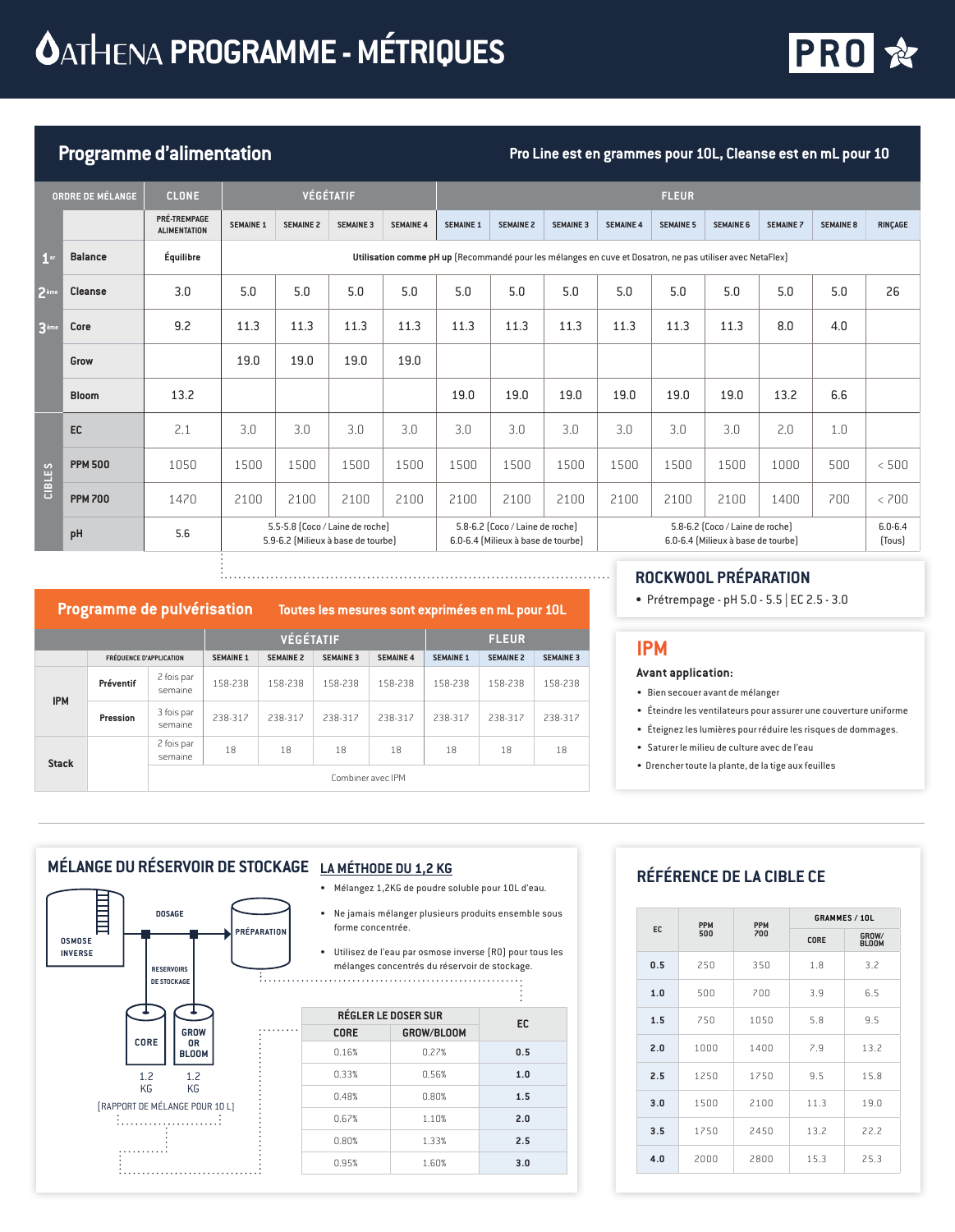

# **Programma di alimentazione Pro Line è in grammi per 10L, Cleanse è mL per 10L**

|                  | <b>ORDINE</b><br>DI MISCELAZIONE | CLONE,                              |                                                               |                                    | <b>VEGETATIVA</b>                           |                                    |                                                                                                                                |                                    |                                             |                                                                                                                      | <b>FLEUR</b>          |                        |                                              |                       |              |
|------------------|----------------------------------|-------------------------------------|---------------------------------------------------------------|------------------------------------|---------------------------------------------|------------------------------------|--------------------------------------------------------------------------------------------------------------------------------|------------------------------------|---------------------------------------------|----------------------------------------------------------------------------------------------------------------------|-----------------------|------------------------|----------------------------------------------|-----------------------|--------------|
|                  |                                  | <b>FREQUENZA DI</b><br>APPLICAZIONE | <b>SETTIMANA</b><br>$\mathbf{1}$                              | <b>SETTIMANA</b><br>$\overline{c}$ | <b>SETTIMANA</b><br>$\overline{\mathbf{3}}$ | <b>SETTIMANA</b><br>$\overline{4}$ | <b>SETTIMANA</b><br>1                                                                                                          | <b>SETTIMANA</b><br>$\overline{2}$ | <b>SETTIMANA</b><br>$\overline{\mathbf{3}}$ | <b>SETTIMANA</b><br>4                                                                                                | <b>SETTIMANA</b><br>5 | <b>SETTIMANA</b><br>6  | <b>SETTIMANA</b><br>$\overline{\phantom{a}}$ | <b>SETTIMANA</b><br>8 | <b>FLUSH</b> |
| 1 <sup>er</sup>  | <b>Balance</b>                   | Utilizzare come<br>pH up            |                                                               |                                    |                                             |                                    |                                                                                                                                |                                    |                                             | Utilizzare come pH up [raccomandato per la miscelazione del serbatoio batch e Dosatron. Non utilizzare con NetaFlex] |                       |                        |                                              |                       |              |
| 2 <sup>ème</sup> | <b>Cleanse</b>                   | 3.0                                 | 5.0                                                           | 5.0                                | 5.0                                         | 5.0                                | 5.0                                                                                                                            | 5.0                                | 5.0                                         | 5.0                                                                                                                  | 5.0                   | 5.0                    | 5.0                                          | 5.0                   | 26           |
| 3 <sup>eme</sup> | Core                             | 9.2                                 | 11.3                                                          | 11.3                               | 11.3                                        | 11.3                               | 11.3                                                                                                                           | 11.3                               | 11.3                                        | 11.3                                                                                                                 | 11.3                  | 11.3                   | 8.0                                          | 4.0                   |              |
|                  | Grow                             |                                     | 19.0                                                          | 19.0                               | 19.0                                        | 19.0                               |                                                                                                                                |                                    |                                             |                                                                                                                      |                       |                        |                                              |                       |              |
|                  | <b>Bloom</b>                     | 13.2                                |                                                               |                                    |                                             |                                    | 19.0                                                                                                                           | 19.0                               | 19.0                                        | 19.0                                                                                                                 | 19.0                  | 19.0                   | 13.2                                         | 6.6                   |              |
|                  | EC                               | 2.1                                 | 3.0                                                           | 3.0                                | 3.0                                         | 3.0                                | 3.0                                                                                                                            | 3.0                                | 3.0                                         | 3.0                                                                                                                  | 3.0                   | 3.0                    | 2.0                                          | 1.0                   |              |
|                  | <b>PPM 500</b>                   | 1050                                | 1500                                                          | 1500                               | 1500                                        | 1500                               | 1500                                                                                                                           | 1500                               | 1500                                        | 1500                                                                                                                 | 1500                  | 1500                   | 1000                                         | 500                   | < 500        |
| <b>TARGETS</b>   | <b>PPM 700</b>                   | 1470                                | 2100                                                          | 2100                               | 2100                                        | 2100                               | 2100                                                                                                                           | 2100                               | 2100                                        | 2100                                                                                                                 | 2100                  | 2100                   | 1400                                         | 700                   | < 700        |
|                  | pH                               | 5.6                                 | 5.5-5.8 (Coco / Rockwool)<br>5.9-6.2 (Medium a base di torba) |                                    |                                             |                                    | 5.8-6.2 (Coco / Rockwool)<br>5.8-6.2 (Coco / Rockwool)<br>6.0-6.4 (Medium a base di torba)<br>6.0-6.4 (Medium a base di torba) |                                    |                                             |                                                                                                                      |                       | $6.0 - 6.4$<br>[Tutti] |                                              |                       |              |

#### **FREQUENZA DI APPLICAZIONE SEMAINE 1 SEMAINE 2 SEMAINE 3 SEMAINE 4 SEMAINE 1 SEMAINE 2 SEMAINE 3 IPM Preventivo** 2 volte a settimana 158-238 158-238 158-238 158-238 158-238 158-238 158-238 **Pressione** 3 volte a<br>settimana settimana 238-317 238-317 238-317 238-317 238-317 238-317 238-317 **Stack** 2 volte a et volte a 18 18 18 18 18 18 18 18 18 Combiner avec IPM **VÉGÉTATIF FLEUR Programma spray Tutte le misure sono mL per 10L**

#### **PREPARAZIONE ROCKWOOL**

• Pre-ammollo - pH 5.0 - 5.5 | EC 2.5 - 3.0

### **IPM**

#### **Prima dell'applicazione:**

- Agitare bene prima di mescolare
- Spegnere i ventilatori per garantire una copertura uniforme
- Spegnere le luci per ridurre il rischio di danni
- Saturare il terreno di coltura con acqua

#### **SERBATOIO STOCCAGGIO E MISCELAZIONE**



#### **IL METODO DA 1,2 KG**

- Miscelare 1,2 kg se solubile in polvere per 10L di acqua
- Non mescolare mai più prodotti insieme in forma concentrata.

• Utilizzare acqua ad osmosi inversa (RO) per tutte le miscele di concentrati del serbatoio di riserva.

|             |                            | ٠   |
|-------------|----------------------------|-----|
|             | <b>RÉGLER LE DOSER SUR</b> | EC  |
| <b>CORE</b> | GROW/BLOOM                 |     |
| 0.16%       | 0.22%                      | 0.5 |
| 0.33%       | 0.56%                      | 1.0 |
| 0.48%       | 0.80%                      | 1.5 |
| 0.67%       | 1.10%                      | 2.0 |
| 0.80%       | 1.33%                      | 2.5 |
| 0.95%       | 1.60%                      | 3.0 |
|             |                            |     |

## **RÉFÉRENCE DE LA CIBLE CE**

|     | <b>PPM</b> | <b>PPM</b> |      | GRAMM / 10L           |
|-----|------------|------------|------|-----------------------|
| EC. | 500        | 700        | CORE | GROW/<br><b>BLOOM</b> |
| 0.5 | 250        | 350        | 1.8  | 3.2                   |
| 1.0 | 500        | 700        | 3.9  | 6.5                   |
| 1.5 | 250        | 1050       | 5.8  | 9.5                   |
| 2.0 | 1000       | 1400       | 7.9  | 13.2                  |
| 2.5 | 1250       | 1750       | 9.5  | 15.8                  |
| 3.0 | 1500       | 2100       | 11.3 | 19.0                  |
| 3.5 | 1750       | 2450       | 13.2 | 22.2                  |
| 4.0 | 2000       | 2800       | 15.3 | 25.3                  |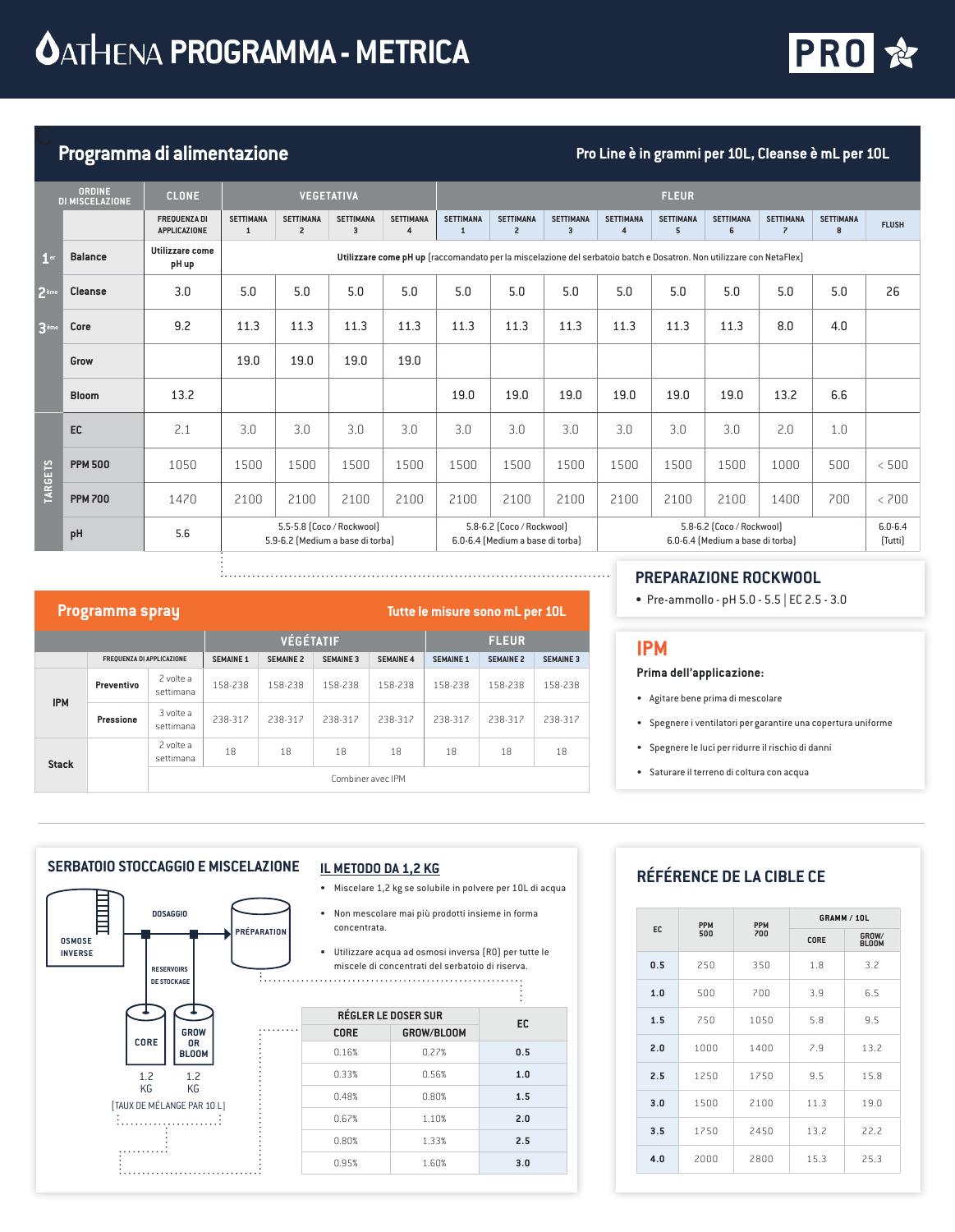

# **Voerprogramma Pro Line is in gram per 10L, Cleanse is ml per 10L**

|                | <b>MENGVOLGORDE</b> | <b>CLONE</b>                          |                                                           |                   | <b>VEGETATIEF</b> |              |                                                                                                                        |               |                   |                                                                                                 | <b>BLOEI</b>  |                       |        |                   |                |
|----------------|---------------------|---------------------------------------|-----------------------------------------------------------|-------------------|-------------------|--------------|------------------------------------------------------------------------------------------------------------------------|---------------|-------------------|-------------------------------------------------------------------------------------------------|---------------|-----------------------|--------|-------------------|----------------|
|                |                     | <b>VOORWEKEN &amp;</b><br><b>VOER</b> | WEEK <sub>1</sub>                                         | WEEK <sub>2</sub> | WEEK <sub>3</sub> | <b>WEEK4</b> | WEEK <sub>1</sub>                                                                                                      | <b>WEEK 2</b> | WEEK <sub>3</sub> | <b>WEEK4</b>                                                                                    | <b>WEEK 5</b> | WEEK <sub>6</sub>     | WEEK 7 | WEEK <sub>8</sub> | <b>SPOELEN</b> |
| 1 <sup>e</sup> | <b>Balance</b>      | Gebruiken als<br>pH up                |                                                           |                   |                   |              |                                                                                                                        |               |                   | Gebruiken als pH up (Aanbevolen voor batchtank mengen en Dosatron. Niet gebruiken met NetaFlex) |               |                       |        |                   |                |
| 2 <sup>e</sup> | <b>Cleanse</b>      | 3.0                                   | 5.0                                                       | 5.0               | 5.0               | 5.0          | 5.0                                                                                                                    | 5.0           | 5.0               | 5.0                                                                                             | 5.0           | 5.0                   | 5.0    | 5.0               | 26             |
| 3 <sup>°</sup> | Core                | 9.2                                   | 11.3                                                      | 11.3              | 11.3              | 11.3         | 11.3                                                                                                                   | 11.3          | 11.3              | 11.3                                                                                            | 11.3          | 11.3                  | 8.0    | 4.0               |                |
|                | Grow                |                                       | 19.0                                                      | 19.0              | 19.0              | 19.0         |                                                                                                                        |               |                   |                                                                                                 |               |                       |        |                   |                |
|                | <b>Bloom</b>        | 13.2                                  |                                                           |                   |                   |              | 19.0                                                                                                                   | 19.0          | 19.0              | 19.0                                                                                            | 19.0          | 19.0                  | 13.2   | 6.6               |                |
|                | EC                  | 2.1                                   | 3.0                                                       | 3.0               | 3.0               | 3.0          | 3.0                                                                                                                    | 3.0           | 3.0               | 3.0                                                                                             | 3.0           | 3.0                   | 2.0    | 1.0               |                |
|                | <b>PPM 500</b>      | 1050                                  | 1500                                                      | 1500              | 1500              | 1500         | 1500                                                                                                                   | 1500          | 1500              | 1500                                                                                            | 1500          | 1500                  | 1000   | 500               | < 500          |
| <b>TARGETS</b> | <b>PPM 700</b>      | 1470                                  | 2100                                                      | 2100              | 2100              | 2100         | 2100                                                                                                                   | 2100          | 2100              | 2100                                                                                            | 2100          | 2100                  | 1400   | 700               | < 700          |
|                | pH                  | 5.6                                   | 5.5-5.8 (Kokos / Steenwol)<br>5.9-6.2 (Op basis van turf) |                   |                   |              | 5.8-6.2 (Kokos / Steenwol)<br>5.8-6.2 (Kokos / Steenwol)<br>6.0-6.4 (0p basis van turf)<br>6.0-6.4 (Op basis van turf) |               |                   |                                                                                                 |               | $6.0 - 6.4$<br>[Alle] |        |                   |                |

### **Sproeiprogramma Alle hoeveelheden zijn mi per 10**L

|              | - 0                          |         |               |                   |                      |             |              |               |                   |
|--------------|------------------------------|---------|---------------|-------------------|----------------------|-------------|--------------|---------------|-------------------|
|              |                              |         |               | <b>VEGETATIEF</b> |                      | <b>BLOE</b> |              |               |                   |
|              | <b>TOEPASSINGSFREQUENTIE</b> |         | <b>WEEK 1</b> | WEEK <sub>2</sub> | WEEK <sub>3</sub>    | WEEK 4      | <b>WEEK1</b> | <b>WEEK 2</b> | WEEK <sub>3</sub> |
| <b>IPM</b>   | Preventief                   | 2x week | 158-238       | 158-238           | 158-238              | 158-238     | 158-238      | 158-238       | 158-238           |
|              | <b>Druk</b>                  | 3x week | 238-317       | 238-317           | 238-317              | 238-317     | 238-317      | 238-317       | 238-317           |
| <b>Stack</b> |                              | 2x week | 18            | 18                | 18                   | 18          | 18           | 18            | 18                |
|              |                              |         |               |                   | Samen met IPM mengen |             |              |               |                   |

### **STEENWOL VOORBEREIDING**

• Voorweken – pH  $5.0 - 5.5$  | EC  $2.5 - 3.0$ 

#### **IPM**

#### **Alvorens toepassing:**

- Goed schudden voordat je
- Ventilatoren uitzetten om een gelijmatige bedekking te verzekeren
- Het licht uitzetten om het risico op beschadiging te beperken
- Groeimedia met water verzadigen
- De gehele plant doordrenken, van steel tot bladeren

#### **VOORRAADTANK MENGEN**



#### **DE 1.2KG METHOD**

- Meng 1.2kg oplosbaar poeder per 10L water
- Nooit producten in geconcentreerde vorm met elkaar mengen
- Omgekeerde osmose (RO) water gebruiken voor alle voorraadtanks met geconcentreerde mengsels

|     | <b>DOSEERDER INSTELLEN OP</b> | EC         |     |
|-----|-------------------------------|------------|-----|
| . . | <b>CORE</b>                   | GROW/BLOOM |     |
|     | 0.16%                         | 0.22%      | 0.5 |
|     | 0.33%                         | 0.56%      | 1.0 |
|     | 0.48%                         | 0.80%      | 1.5 |
|     | 0.67%                         | 1.10%      | 2.0 |
|     | 0.80%                         | 1.33%      | 2.5 |
|     | 0.95%                         | 1.60%      | 3.0 |
|     |                               |            |     |

## **EC DOEL REFERENTIE**

|     | <b>PPM</b> | <b>PPM</b> |      | <b>GRAMS / 10L</b>    |  |  |
|-----|------------|------------|------|-----------------------|--|--|
| EC  | 500        | 700        | CORE | GROW/<br><b>BLOOM</b> |  |  |
| 0.5 | 250        | 350        | 1.8  | 3.2                   |  |  |
| 1.0 | 500        | 700        | 3.9  | 6.5                   |  |  |
| 1.5 | 750        | 1050       | 5.8  | 9.5                   |  |  |
| 2.0 | 1000       | 1400       | 7.9  | 13.2                  |  |  |
| 2.5 | 1250       | 1750       | 9.5  | 15.8                  |  |  |
| 3.0 | 1500       | 2100       | 11.3 | 19.0                  |  |  |
| 3.5 | 1750       | 2450       | 13.2 | 22.2                  |  |  |
| 4.0 | 2000       | 2800       | 15.3 | 25.3                  |  |  |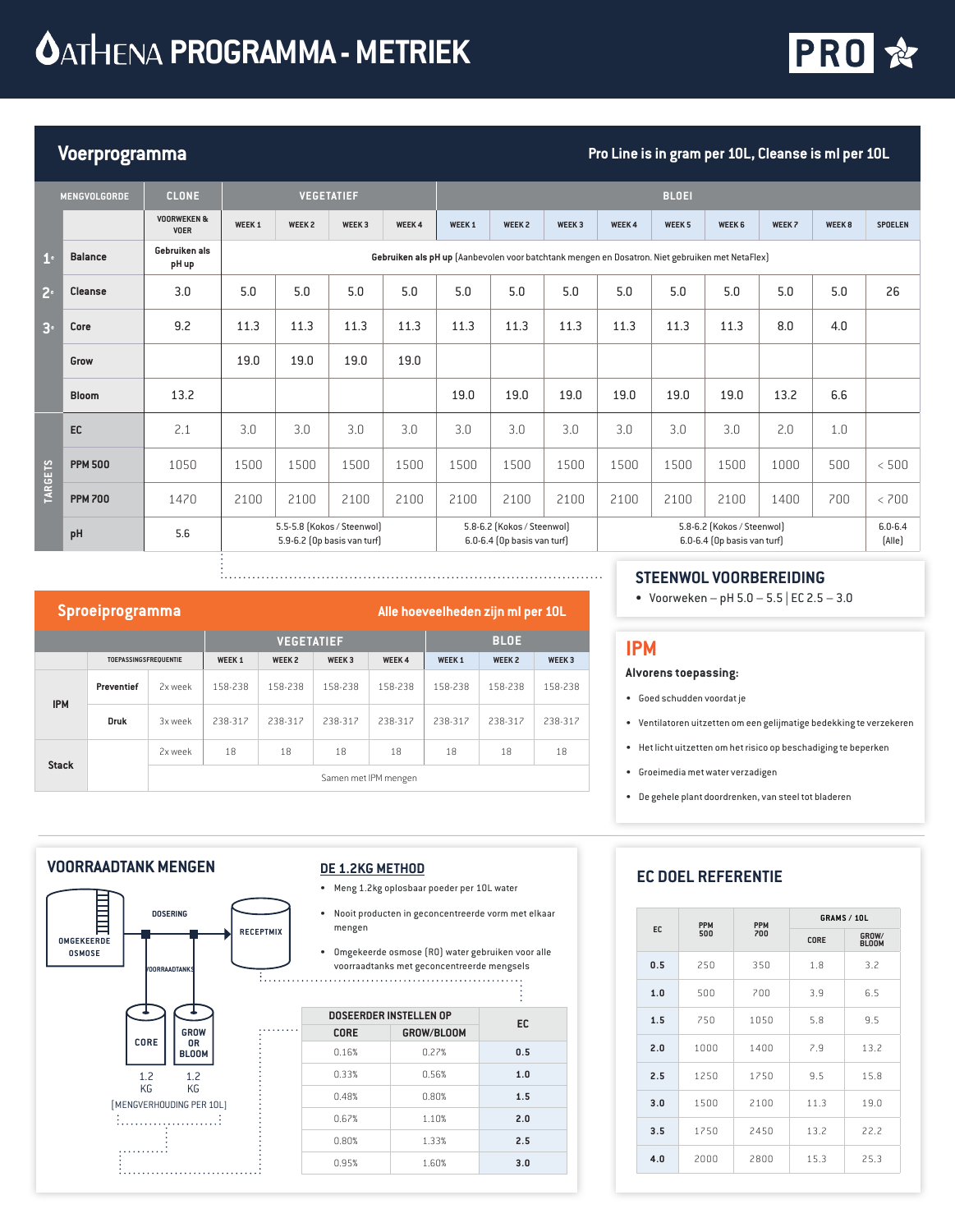# **△ATHENA** 施肥时间表-公制

÷



# $\hat{P}(\hat{m})$  Pro Line的计量单位为:克/加仑,Cleanse的计量单位为:毫升/加仑。

|                | 混剂次序           | 克隆阶段         |      |                                    | 植物生长阶段 |      |      |                                    |                                     |      | 开花阶段 |                                    |      |     |                     |
|----------------|----------------|--------------|------|------------------------------------|--------|------|------|------------------------------------|-------------------------------------|------|------|------------------------------------|------|-----|---------------------|
|                |                | 浸泡&饲喂        | 第一周  | 第二周                                | 第三周    | 第四周  | 第一周  | 第二周                                | 第三周                                 | 第四周  | 第五周  | 第六周                                | 第七周  | 第八周 | 冲洗                  |
|                | <b>Balance</b> | 用作pH值调<br>高剂 |      |                                    |        |      |      |                                    | 用作pH值调高剂(建议罐式批混时和加药泵一起使用。请勿与N一起使用。) |      |      |                                    |      |     |                     |
| $\overline{2}$ | Cleanse        | 3.0          | 5.0  | 5.0                                | 5.0    | 5.0  | 5.0  | 5.0                                | 5.0                                 | 5.0  | 5.0  | 5.0                                | 5.0  | 5.0 | 26                  |
| $\overline{3}$ | Core           | 9.2          | 11.3 | 11.3                               | 11.3   | 11.3 | 11.3 | 11.3                               | 11.3                                | 11.3 | 11.3 | 11.3                               | 8.0  | 4.0 |                     |
|                | Grow           |              | 19.0 | 19.0                               | 19.0   | 19.0 |      |                                    |                                     |      |      |                                    |      |     |                     |
|                | <b>Bloom</b>   | 13.2         |      |                                    |        |      | 19.0 | 19.0                               | 19.0                                | 19.0 | 19.0 | 19.0                               | 13.2 | 6.6 |                     |
|                | EC             | 2.1          | 3.0  | 3.0                                | 3.0    | 3.0  | 3.0  | 3.0                                | 3.0                                 | 3.0  | 3.0  | 3.0                                | 2.0  | 1.0 |                     |
| 目标             | <b>PPM 500</b> | 1050         | 1500 | 1500                               | 1500   | 1500 | 1500 | 1500                               | 1500                                | 1500 | 1500 | 1500                               | 1000 | 500 | < 500               |
|                | <b>PPM 700</b> | 1470         | 2100 | 2100                               | 2100   | 2100 | 2100 | 2100                               | 2100                                | 2100 | 2100 | 2100                               | 1400 | 700 | < 700               |
|                | pH             | 5.6          |      | 5.5-5.8 (椰糠/石棉)<br>5.9-6.2 (泥炭培养基) |        |      |      | 5.8-6.2 (椰糠/石棉)<br>6.0-6.4 (泥炭培养基) |                                     |      |      | 5.8-6.2 (椰糠/石棉)<br>6.0-6.4 (泥炭培养基) |      |     | $6.0 - 6.4$<br>(所有) |

|              | 喷洒计划       |      | 所有计量单位均为: 毫升/加仑 |         |         |         |         |         |         |  |
|--------------|------------|------|-----------------|---------|---------|---------|---------|---------|---------|--|
|              |            |      |                 | 植物生长阶段  |         | 开花阶段    |         |         |         |  |
|              | 施用频率       |      | 第一周             | 第二周     | 第三周     | 第四周     | 第一周     | 第二周     | 第三周     |  |
| <b>IPM</b>   | 预防         | 一周两次 | 158-238         | 158-238 | 158-238 | 158-238 | 158-238 | 158-238 | 158-238 |  |
|              | 压力<br>一周三次 |      | 238-312         | 238-317 | 238-312 | 238-312 | 238-312 | 238-312 | 238-312 |  |
|              |            | 一周两次 | 18              | 18      | 18      | 18      | 18      | 18      | 18      |  |
| <b>Stack</b> |            |      | 与混合使用。          |         |         |         |         |         |         |  |



## 施用前:

• 添加前请摇匀

• 关闭风扇,以保证均匀喷洒

石棉培养基准备

• 预先浸泡– pH 5.0 – 5.5 | EC 2.5 – 3.0

- 关灯,以降低损害风险
- 用水充分浸泡培养基
- 将植物从茎到叶整体浸透



## 1磅添加法

- 每加仑水添加1磅可溶性粉剂。
- 不要在浓缩状态下同时添加多种产品。
- 

|             | 设定给剂器      | <b>EC</b> |
|-------------|------------|-----------|
| <b>CORE</b> | GROW/BLOOM |           |
| 0.16%       | 0.27%      | 0.5       |
| 0.33%       | 0.56%      | 1.0       |
| 0.48%       | 0.80%      | 1.5       |
| 0.67%       | 1.10%      | 2.0       |
| 0.80%       | 1.33%      | 2.5       |
| 0.95%       | 1.60%      | 3.0       |
|             |            |           |

# 目标参考

|     | <b>PPM</b> | <b>PPM</b> | 克/加仑 |                       |
|-----|------------|------------|------|-----------------------|
| EC. | 500        | 700        | CORE | GROW/<br><b>BLOOM</b> |
| 0.5 | 250        | 350        | 1.8  | 3.2                   |
| 1.0 | 500        | 700        | 3.9  | 6.5                   |
| 1.5 | 750        | 1050       | 5.8  | 9.5                   |
| 2.0 | 1000       | 1400       | 7.9  | 13.2                  |
| 2.5 | 1250       | 1750       | 9.5  | 15.8                  |
| 3.0 | 1500       | 2100       | 11.3 | 19.0                  |
| 3.5 | 1750       | 2450       | 13.2 | 22.2                  |
| 4.0 | 2000       | 2800       | 15.3 | 25.3                  |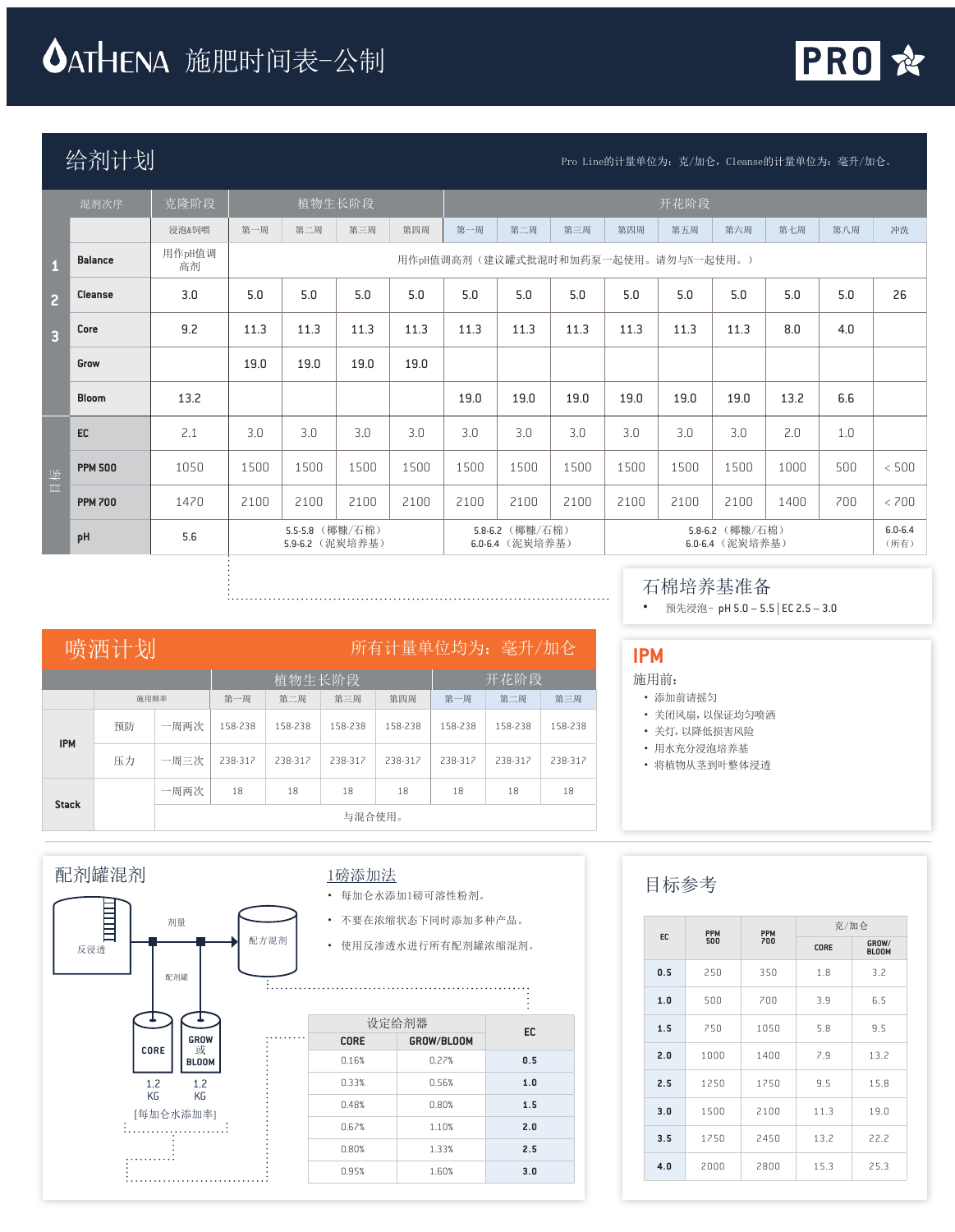# **CATHENA CHƯƠNG TRÌNH**



# Chương trình Bón **Pro Line theo đơn vị gram trên gallon**, Cleanse theo đơn vị mL trên gallon.

|                         | THỨ TỰ TRỘN    | NHÂN BẢN            |        |                                                                     | KÌ SINH DƯỜNG |        |        |                                                                     |                                                                                            |        | <b>RAHOA</b> |                                                                      |        |        |                         |
|-------------------------|----------------|---------------------|--------|---------------------------------------------------------------------|---------------|--------|--------|---------------------------------------------------------------------|--------------------------------------------------------------------------------------------|--------|--------------|----------------------------------------------------------------------|--------|--------|-------------------------|
|                         |                | NGÂM TRƯỚC<br>& BÓN | TUẦN 1 | TUẦN 2                                                              | TUẦN 3        | TUẦN 4 | TUẦN 1 | TUẦN 2                                                              | TUẦN 3                                                                                     | TUẦN 4 | TUẦN 5       | TUẦN 6                                                               | TUẦN 7 | TUẦN 8 | XÅ                      |
| $\blacksquare$          | <b>Balance</b> | Dùng lúc pH<br>tăng |        |                                                                     |               |        |        |                                                                     | Dùng khi pH tăng (Đề xuất cho việc trộn trong bể chứa và Dosatron. Đừng dùng với NetaFlex) |        |              |                                                                      |        |        |                         |
| $\overline{2}$          | <b>Cleanse</b> | 1.0                 | 2.0    | 2.0                                                                 | 2.0           | 2.0    | 2.0    | 2.0                                                                 | 2.0                                                                                        | 2.0    | 2.0          | 2.0                                                                  | 2.0    | 2.0    | 10                      |
| $\overline{\mathbf{3}}$ | Core           | 3.5                 | 4.3    | 4.3                                                                 | 4.3           | 4.3    | 4.3    | 4.3                                                                 | 4.3                                                                                        | 4.3    | 4.3          | 4.3                                                                  | 3.0    | 1.5    |                         |
|                         | Grow           |                     | 7.2    | 7.2                                                                 | 7.2           | 7.2    |        |                                                                     |                                                                                            |        |              |                                                                      |        |        |                         |
|                         | <b>Bloom</b>   | 5.0                 |        |                                                                     |               |        | 7.2    | 7.2                                                                 | 7.2                                                                                        | 7.2    | 7.2          | 7.2                                                                  | 5.0    | 2.5    |                         |
|                         | EC             | 2.1                 | 3.0    | 3.0                                                                 | 3.0           | 3.0    | 3.0    | 3.0                                                                 | 3.0                                                                                        | 3.0    | 3.0          | 3.0                                                                  | 2.0    | 1.0    |                         |
| TIÊU                    | <b>PPM 500</b> | 1050                | 1500   | 1500                                                                | 1500          | 1500   | 1500   | 1500                                                                | 1500                                                                                       | 1500   | 1500         | 1500                                                                 | 1000   | 500    | < 500                   |
| <b>NUC</b>              | <b>PPM 700</b> | 1470                | 2100   | 2100                                                                | 2100          | 2100   | 2100   | 2100                                                                | 2100                                                                                       | 2100   | 2100         | 2100                                                                 | 1400   | 700    | < 700                   |
|                         | pH             | 5.6                 |        | 5.5-5.8 (Đất dừa/ Rockwool)<br>5.9-6.2 (Các môi trường có than bùn) |               |        |        | 5.8-6.2 (Đất dừa/ Rockwool)<br>6.0-6.4 (Các môi trường có than bùn) |                                                                                            |        |              | 5.8-6.2 (Sơi dùa / Rockwool)<br>6.0-6.4 (Các môi trường có than bùn) |        |        | $6.0 - 6.4$<br>(Tất cả) |

# Chương trình

TẦN SUẤT PHUN

| rnun.  |               |        | <b>IVIOI SO QO LITEO QOTT VI ITIL LITEN RAITON.</b> |        |        |        |
|--------|---------------|--------|-----------------------------------------------------|--------|--------|--------|
|        | KÌ SINH DƯỜNG |        |                                                     |        | RA HOA |        |
| TUẦN 1 | TUẦN 2        | TUẦN 3 | TUẦN 4                                              | TUẦN 1 | TUẦN 2 | TUẦN 3 |
|        |               |        |                                                     |        |        |        |

| <b>IPM</b>   | Phòng<br>ngừa | 2x tuần | 60-90  | 60-90  | 60-90  | 60-90        | 60-90  | 60-90  | 60-90  |
|--------------|---------------|---------|--------|--------|--------|--------------|--------|--------|--------|
|              | Áp lực        | 3x tuần | 90-120 | 90-120 | 90-120 | 90-120       | 90-120 | 90-120 | 90-120 |
| <b>Stack</b> |               | 2x tuần |        |        |        |              |        |        |        |
|              |               |         |        |        |        | Trôn với IPM |        |        |        |

# TRỘN TRONG BỂ CHỨA



### **PHƯƠNG PHÁP 1LB**

- Trộn 1lb bột tan cho mỗi gallon nước.
- Đừng bao giờ trộn nhiều sản phẩm với nhau ở dạng cô đặc.
- Dùng nước thẩm thấu ngược RO) cho tất cả các hỗn hợp trộn cô đặc trong bể chứa.

| CHỈNH LIỀU TRỘN | EC         |     |
|-----------------|------------|-----|
| <b>CORE</b>     | GROW/BLOOM |     |
| 0.16%           | 0.27%      | 0.5 |
| 0.33%           | 0.56%      | 1.0 |
| 0.48%           | 0.80%      | 1.5 |
| 0.67%           | 1.10%      | 2.0 |
| 0.80%           | 1.33%      | 2.5 |
| 0.95%           | 1.60%      | 3.0 |
|                 |            |     |

# CHUẨN BỊ BÔNG ROCKWOOL

• Ngâm trước – pH 5.0 – 5.5 | EC 2.5 – 3.0

## **IPM**

- Trước khi bón:
- Lắc kỹ trước khi trộn
- Tắt quạt để đảm bảo phun phủ đều
- Tắt đèn để giảm nguy cơ tổn hại
- Làm bão hòa đất trồng bằng nước
- Làm đẫm cả cây từ thân đến lá

## BẢNG THAM KHẢO MỨC EC MỤC TIÊU

|     | <b>PPM</b> | <b>PPM</b> |             | GRAMS / GAL           |
|-----|------------|------------|-------------|-----------------------|
| EC  | 500        | 700        | <b>CORE</b> | GROW/<br><b>BLOOM</b> |
| 0.5 | 250        | 350        | 0.7         | 1.2                   |
| 1.0 | 500        | 700        | 1.5         | 2.5                   |
| 1.5 | 750        | 1050       | 2.2         | 3.6                   |
| 2.0 | 1000       | 1400       | 3.0         | 5.0                   |
| 2.5 | 1250       | 1750       | 3.6         | 6.0                   |
| 3.0 | 1500       | 2100       | 4.3         | 7.2                   |
| 3.5 | 1750       | 2450       | 5.0         | 8.4                   |
| 4.0 | 2000       | 2800       | 5.8         | 9.6                   |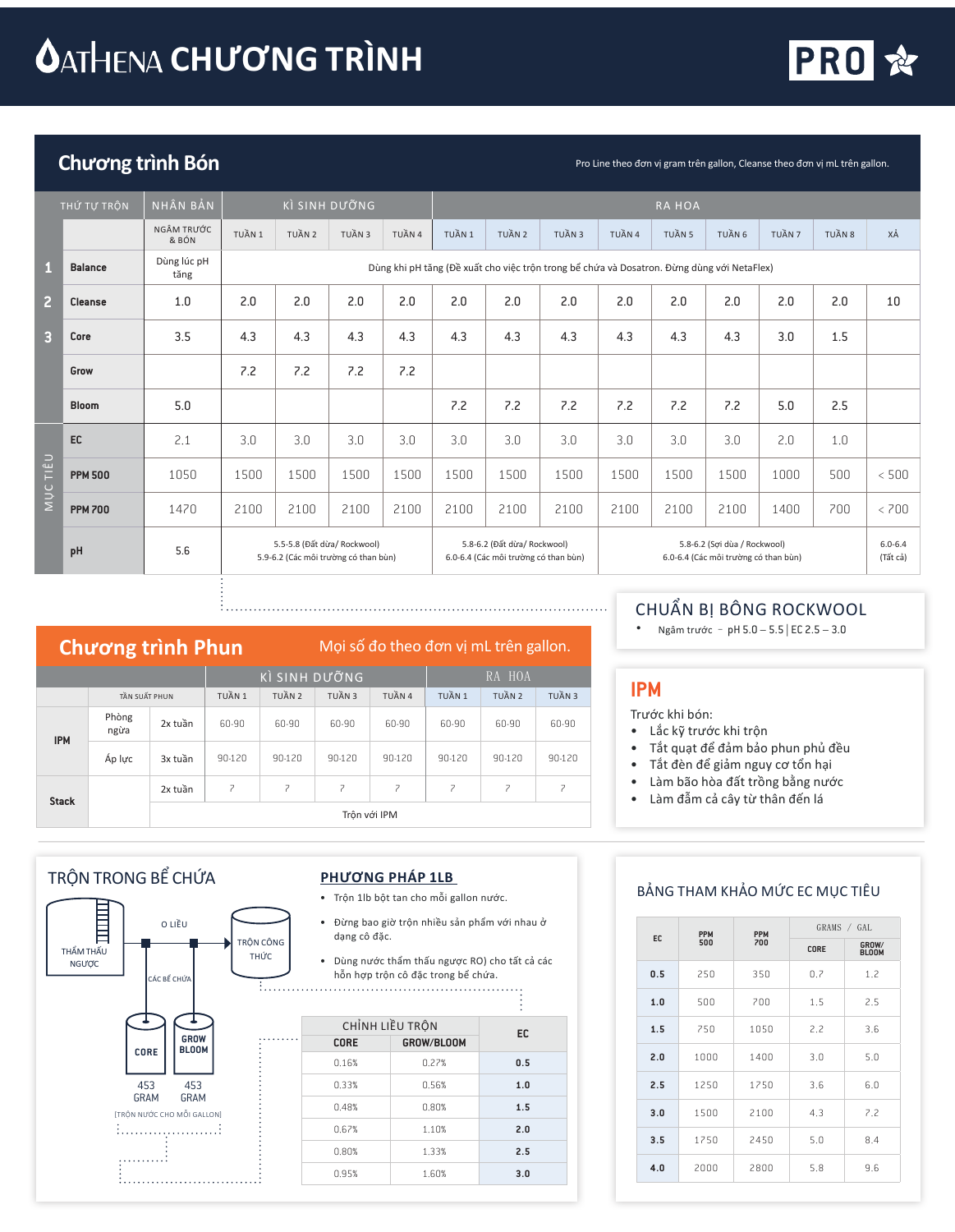# **برنامج التغذیة**



**ُقاس بالمل لكل جالون. البرنامج الغذائي ُقاس بالجراملكل جالون، Cleanse ی مجموعة برو ت**

|                                | ر ترتيب الخلط  | استنساخ                            |           |                                                                      | إنباتئ    |           |           |                                                                      |           |           | إزهار                                                             |                                |                        |           |                       |
|--------------------------------|----------------|------------------------------------|-----------|----------------------------------------------------------------------|-----------|-----------|-----------|----------------------------------------------------------------------|-----------|-----------|-------------------------------------------------------------------|--------------------------------|------------------------|-----------|-----------------------|
|                                |                | النقع المسبق والتغذية              | الأسبوع 1 | الأسبوع 2                                                            | الأسبوع 3 | الأسبوع 4 | الأسبوع 1 | الأسبوع 2                                                            | الأسبوع 3 | الأسبوع 4 | الأسبوع 5                                                         | الأسبوع 6                      | الأسبوع 7              | الأسبوع 8 | شطف                   |
| الأول                          | <b>Balance</b> | استخدمه عندما ىكون<br>مرتفعا<br>ال |           |                                                                      |           |           |           |                                                                      |           |           | مرتفعا (مُوصى به لخلطات الخزان ودوساترون. لا تستخدمه مع NetaFlex) |                                | استخدمه عندما ىكون الـ |           |                       |
| الثاني                         | <b>Cleanse</b> | 1.0                                | 2.0       | 2.0                                                                  | 2.0       | 2.0       | 2.0       | 2.0                                                                  | 2.0       | 2.0       | 2.0                                                               | 2.0                            | 2.0                    | 2.0       | 10                    |
| الثالث                         | Core           | 3.5                                | 4.3       | 4.3                                                                  | 4.3       | 4.3       | 4.3       | 4.3                                                                  | 4.3       | 4.3       | 4.3                                                               | 4.3                            | 3.0                    | 1.5       |                       |
|                                | Grow           |                                    | 7.2       | 7.2                                                                  | 7.2       | 7.2       |           |                                                                      |           |           |                                                                   |                                |                        |           |                       |
|                                | <b>Bloom</b>   | 5.0                                |           |                                                                      |           |           | 7.2       | 7.2                                                                  | 7.2       | 7.2       | 7.2                                                               | 7.2                            | 5.0                    | 2.5       |                       |
|                                | EC             | 2.1                                | 3.0       | 3.0                                                                  | 3.0       | 3.0       | 3.0       | 3.0                                                                  | 3.0       | 3.0       | 3.0                                                               | 3.0                            | 2.0                    | 1.0       |                       |
| $\frac{1}{k}$ at $\frac{1}{k}$ | <b>PPM 500</b> | 1050                               | 1500      | 1500                                                                 | 1500      | 1500      | 1500      | 1500                                                                 | 1500      | 1500      | 1500                                                              | 1500                           | 1000                   | 500       | < 500                 |
|                                | <b>PPM 700</b> | 1470                               | 2100      | 2100                                                                 | 2100      | 2100      | 2100      | 2100                                                                 | 2100      | 2100      | 2100                                                              | 2100                           | 1400                   | 700       | < 700                 |
|                                | pH             | 5.6                                |           | 5.5-5.8 [جوز الهند / الصوف الصخرى]<br>6.2-5.9 [وسائط قائمة على الخث] |           |           |           | 5.8-6.2 [جوز الهند / الصوف الصخري]<br>6.4-6.0 [وسائط قائمة على الخث] |           |           | 5.8-6.2 [جوز الهند / الصوف الصخري]                                | 6.4-6.0 [وسائط قائمة على الخث] |                        |           | $6.0 - 6.4$<br>[الكل] |

#### **إعداد الصوف الصخري**

• نقع مسبق - 3.0 - 2.5 EC | 5.5 - 5.0pH

## **IPM**

#### **قبل الاستخدام:**

- قم برجّ العُبوة جيّداً قبل الخلط
- قم بإیقاف تشغیل المراوح لضمان التوزیع
	- المتساوي
	- قم بإطفاء الأنوارلتقلیل مخاطر التلف
	- قم بتشبیع وسط النمو بالماء
- غطي النبات بالكامل من الساق إلى الأوراق

|              | برنامج الرش |                      |                          |           |            |                          | جميع المقاييس بالميليمتر لكل جالون |                          |                          |
|--------------|-------------|----------------------|--------------------------|-----------|------------|--------------------------|------------------------------------|--------------------------|--------------------------|
|              |             |                      |                          |           | إنباتى     | إزهار                    |                                    |                          |                          |
|              |             | تكرار الاستخدام      | الأسبوع 1                | الأسبوع 2 | الأسبوع 3  | الأسبوع 4                | الأسبوع 1                          | الأسبوع 2                | الأسبوع 3                |
| <b>IPM</b>   | وقانى       | مرتين في<br>الأسبوع  | 60-90                    | 60-90     | 60-90      | 60-90                    | 60-90                              | 60-90                    | 60-90                    |
|              | الضغط       | 3 مرات في<br>الأسبوع | 90-120                   | 90-120    | $90 - 120$ | 90-120                   | 90-120                             | 90-120                   | 90-120                   |
| <b>Stack</b> |             | مرتين في<br>الأسبوع  | $\overline{\phantom{a}}$ | 7         | 7          | $\overline{\phantom{a}}$ | $\overline{\phantom{a}}$           | $\overline{\phantom{a}}$ | $\overline{\phantom{a}}$ |
|              |             |                      |                          |           |            | قم مزجها مع الـ IPM      |                                    |                          |                          |

Ł.,

|     |            | للهدف      | مرجع |                       |
|-----|------------|------------|------|-----------------------|
|     | <b>PPM</b> | <b>PPM</b> |      | جالون / جرام          |
| EC  | 500        | 700        | CORE | GROW/<br><b>BLOOM</b> |
| 0.5 | 250        | 350        | 0.7  | 1.2                   |
| 1.0 | 500        | 700        | 1.5  | 2.5                   |
| 1.5 | 750        | 1050       | 2.2  | 3.6                   |
| 2.0 | 1000       | 1400       | 3.0  | 5.0                   |
| 2.5 | 1250       | 1750       | 3.6  | 6.0                   |
| 3.0 | 1500       | 2100       | 4.3  | 7.2                   |
| 3.5 | 1750       | 2450       | 5.0  | 8.4                   |

**4.0** 2000 2800 5.8 9.6

- -
- 

| EC  | اضبط الجرع على |             |  |
|-----|----------------|-------------|--|
|     | GROW/BLOOM     | <b>CORE</b> |  |
| 0.5 | 0.27%          | 0.16%       |  |
| 1.0 | 0.56%          | 0.33%       |  |
| 1.5 | 0.80%          | 0.48%       |  |
| 2.0 | 1.10%          | 0.67%       |  |
| 2.5 | 1.33%          | 0.80%       |  |
| 3.0 | 1.60%          | 0.95%       |  |



المسمو

i..........................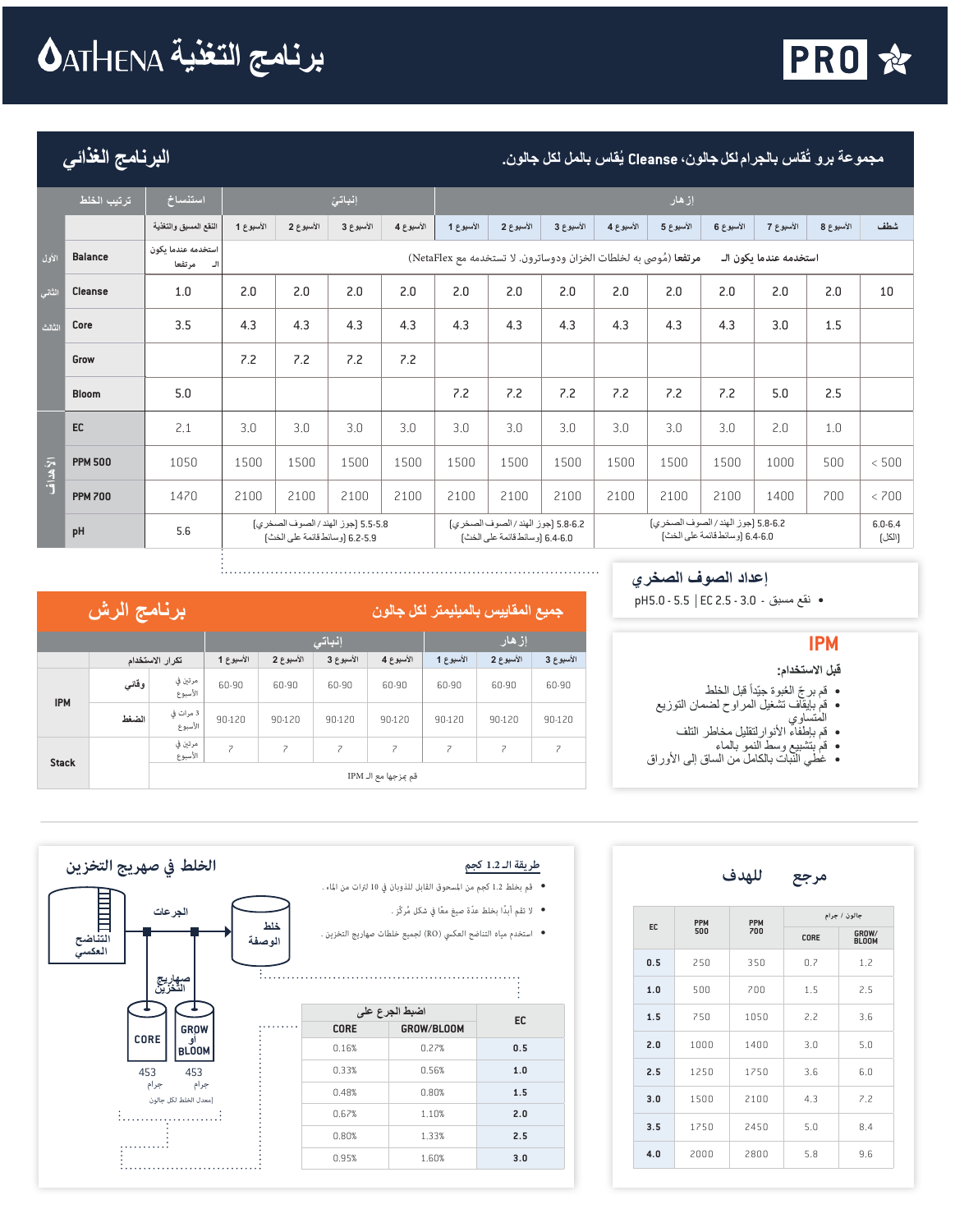# **Δ**ΑΤΗΕΝΑ Πρόγραμμα Εφαρμογής



**Πρόγραμμα Λίπανσης Οι μετρήσεις για τη σειρά Pro Line είναι σε γραμμάρια ανά 10L, το Cleanse είναι σε mL ανά 10L**

|        | ΣΕΙΡΑ<br>ΑΝΑΜΕΙΞΗΣ | ΚΛΩΝΟΣ                                  |                   | ΒΛΑΣΤΗΤΙΚΗ ΠΕΡΙΟΔΟΣ                                                                                                                  |                                     |                            |                          |                                                                          |                                     |               | ΑΝΘΟΦΟΡΙΑ     |                                                                       |                            |               |                      |
|--------|--------------------|-----------------------------------------|-------------------|--------------------------------------------------------------------------------------------------------------------------------------|-------------------------------------|----------------------------|--------------------------|--------------------------------------------------------------------------|-------------------------------------|---------------|---------------|-----------------------------------------------------------------------|----------------------------|---------------|----------------------|
|        |                    | ΕΜΒΑΠΤΙΣΗ ΡΙΖΩΝ<br><b>&amp; ΛΙΠΑΝΣΗ</b> | ΕΒΔΟΜΑΔΑ<br>$1\,$ | ΕΒΔΟΜΑΔΑ<br>$\overline{2}$                                                                                                           | ΕΒΔΟΜΑΔΑ<br>$\overline{\mathbf{3}}$ | ΕΒΔΟΜΑΔΑ<br>$\overline{a}$ | ΕΒΔΟΜΑΔΑ<br>$\mathbf{1}$ | ΕΒΔΟΜΑΔΑ<br>$\overline{2}$                                               | ΕΒΔΟΜΑΔΑ<br>$\overline{\mathbf{3}}$ | ΕΒΔΟΜΑΔΑ<br>4 | ΕΒΔΟΜΑΔΑ<br>5 | ΕΒΔΟΜΑΔΑ<br>6                                                         | ΕΒΔΟΜΑΔΑ<br>$\overline{7}$ | ΕΒΔΟΜΑΔΑ<br>8 | ΞΕΠΛΥΜΑ<br>ΜΕΣΟΥ     |
| 1ov    | <b>Balance</b>     | Χρησιμοποιήστε<br>για αύξηση του pH     |                   | (Συνίσταται για χρήση σε δεξαμενές ανάμειξης και σε δοσομετρικές αντλίες λίπανσης Dosatron. Μη χρησιμοποιείτε με συστήματα Netaflex) |                                     |                            |                          |                                                                          |                                     |               |               |                                                                       |                            |               |                      |
| 2ov    | Cleanse            | 3.0                                     | 5.0               | 5.0                                                                                                                                  | 5.0                                 | 5.0                        | 5.0                      | 5.0                                                                      | 5.0                                 | 5.0           | 5.0           | 5.0                                                                   | 5.0                        | 5.0           | 26                   |
| 3ov    | Core               | 9.2                                     | 11.3              | 11.3                                                                                                                                 | 11.3                                | 11.3                       | 11.3                     | 11.3                                                                     | 11.3                                | 11.3          | 11.3          | 11.3                                                                  | 8.0                        | 4.0           |                      |
|        | Grow               |                                         | 19.0              | 19.0                                                                                                                                 | 19.0                                | 19.0                       |                          |                                                                          |                                     |               |               |                                                                       |                            |               |                      |
|        | <b>Bloom</b>       | 13.2                                    |                   |                                                                                                                                      |                                     |                            | 19.0                     | 19.0                                                                     | 19.0                                | 19.0          | 19.0          | 19.0                                                                  | 13.2                       | 6.6           |                      |
|        | EC                 | 2.1                                     | 3.0               | 3.0                                                                                                                                  | 3.0                                 | 3.0                        | 3.0                      | 3.0                                                                      | 3.0                                 | 3.0           | 3.0           | 3.0                                                                   | 2.0                        | 1.0           |                      |
| ΣΤΟΧΟΣ | <b>PPM 500</b>     | 1050                                    | 1500              | 1500                                                                                                                                 | 1500                                | 1500                       | 1500                     | 1500                                                                     | 1500                                | 1500          | 1500          | 1500                                                                  | 1000                       | 500           | < 500                |
|        | <b>PPM 700</b>     | 1470                                    | 2100              | 2100                                                                                                                                 | 2100                                | 2100                       | 2100                     | 2100                                                                     | 2100                                | 2100          | 2100          | 2100                                                                  | 1400                       | 700           | < 700                |
|        | pH                 | 5.6                                     |                   | 5,5-5,8 (Κοκοφοίνικας/ Πετροβάμβακας)<br>5,9-6,2 (Υποστρώματα τύρφης)                                                                |                                     |                            |                          | 5,5-5,8 (Κοκοφοίνικας/<br>Πετροβάμβακας)<br>6,0-6,4 (Υποστρώματα τύρφης) |                                     |               |               | 5,5-5,8 (Κοκοφοίνικας/ Πετροβάμβακας)<br>6,0-6,4 (Υποστρώματα τύρφης) |                            |               | $6.0 - 6.4$<br>(Όλα) |

# **Πρόγραμμα Ψεκασμού Όλες οι μετρήσεις είναι σε mL ανά 10L**

|              |                     |                |            | ΒΛΑΣΤΗΤΙΚΗ ΠΕΡΙΟΔΟΣ |                       |            | <b>ANOOOOPIA</b> |            |            |  |
|--------------|---------------------|----------------|------------|---------------------|-----------------------|------------|------------------|------------|------------|--|
|              | ΣΥΧΝΟΤΗΤΑ ΕΦΑΡΜΟΓΗΣ |                | ΕΒΔΟΜΑΔΑ 1 | ΕΒΔΟΜΑΔΑ 2          | ΕΒΔΟΜΑΔΑ 3            | ΕΒΔΟΜΑΔΑ 4 | ΕΒΔΟΜΑΔΑ 1       | ΕΒΔΟΜΑΔΑ 2 | ΕΒΔΟΜΑΔΑ 3 |  |
| <b>IPM</b>   | Πρόληψη             | 2x<br>εβδομάδα | 158-238    | 158-238             | 158-238               | 158-238    | 158-238          | 158-238    | 158-238    |  |
|              | Πίεση               | 3x<br>εβδομάδα | 238-317    | 238-317             | 238-312               | 238-317    | 238-317          | 238-317    | 238-317    |  |
| <b>Stack</b> |                     | 2x<br>εβδομάδα | 18         | 18                  | 18                    | 18         | 18               | 18         | 18         |  |
|              |                     |                |            |                     | Αναμείξτε μαζί με ΙΡΜ |            |                  |            |            |  |

## **IPM**

#### **Πριν την εφαρμογή:**

- Ανακινήστε καλά πριν την ανάμειξη
- Κλείστε τους ανεμιστήρες για ομοιόμορφη κάλυψη
- Κλείστε τα φώτα για να μειώσετε τον κίνδυνο ζημιάς

**ΠΡΟΕΤΟΙΜΑΣΙΑ ΠΕΤΡΟΒΑΜΒΑΚΑ** • Πότισμα πριν τη φύτευση- pH 5,0 - 5,5 | EC 2,5 - 3,0

- Καταβρέξτε το μέσο καλλιέργειας με νερό
- Καταβρέξτε ολόκληρο το φυτό από τον βλαστό ως τα φύλλα

#### **ΑΝΑΜΕΙΞΗ ΣΕ ΥΔΡΟΛΙΠΑΝΤΗΡΑ**



#### **Η ΜΕΘΟΔΟΣ ΤΟΥ 1,2KG**

- Αναμείξτε 1,2KG διαλυτής σκόνης ανά 10L νερού.
- Ποτέ μην αναμιγνύετε πολλά προϊόντα συμπυκνωμένης μορφής μαζί.
- Χρησιμοποιήστε νερό με αντίστροφη ώσμωση για όλα τα συμπυκνωμένα μείγματα σε υδρολιπαντήρες

|            | ΡΥΘΜΙΣΤΕ ΤΟΝ ΔΟΣΟΜΟΜΕΤΡΗΤΗ ΣΤΟ: | EC  |
|------------|---------------------------------|-----|
| GROW/BLOOM | <b>CORE</b>                     |     |
| 0.27%      | 0.16%                           | 0.5 |
| 0.56%      | 0.33%                           | 1.0 |
| 0.80%      | 0.48%                           | 1.5 |
| 1.10%      | 0.67%                           | 2.0 |
| 1.33%      | 0.80%                           | 2.5 |
| 1.60%      | 0.95%                           | 3.0 |
|            |                                 |     |

## **ΠΙΝΑΚΑΣ ΕΠΙΘΥΜΗΤΗΣ EC**

|     | <b>PPM</b> | <b>PPM</b> | <b><i>FPAMMAPIA</i></b> / 10L |                       |
|-----|------------|------------|-------------------------------|-----------------------|
| EC  | 500        | 700        | CORE                          | GROW/<br><b>BLOOM</b> |
| 0.5 | 250        | 350        | 1.8                           | 3.2                   |
| 1.0 | 500        | 700        | 3.9                           | 6.5                   |
| 1.5 | 750        | 1050       | 5.8                           | 9.5                   |
| 2.0 | 1000       | 1400       | 7.9                           | 13.2                  |
| 2.5 | 1250       | 1750       | 9.5                           | 15.8                  |
| 3.0 | 1500       | 2100       | 11.3                          | 19.0                  |
| 3.5 | 1750       | 2450       | 13.2                          | 22.2                  |
| 4.0 | 2000       | 2800       | 15.3                          | 25.3                  |